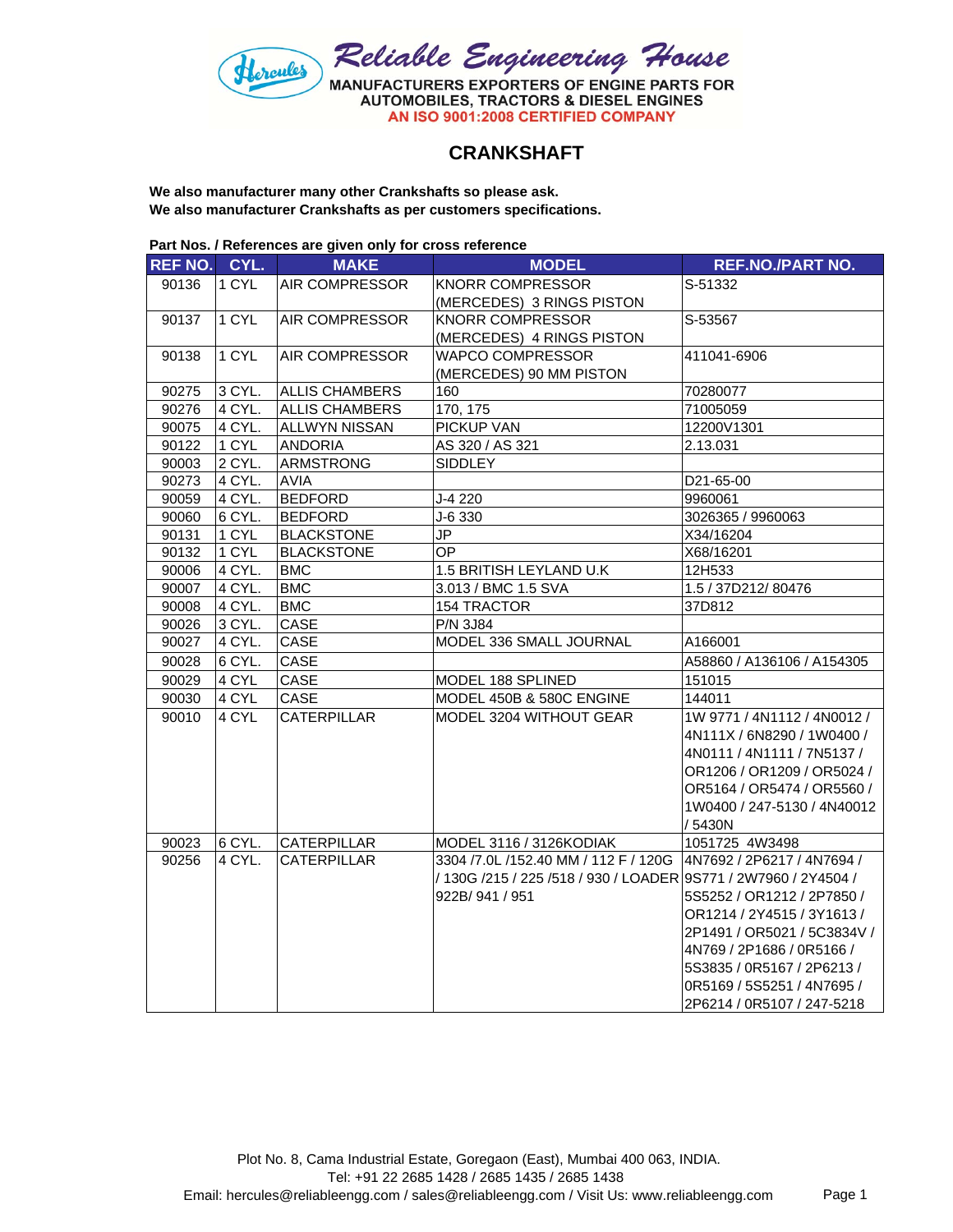

| <b>REF NO.</b> | CYL.   | <b>MAKE</b>             | <b>MODEL</b>                                                         | <b>REF.NO./PART NO.</b>                                     |
|----------------|--------|-------------------------|----------------------------------------------------------------------|-------------------------------------------------------------|
| 90257          | 6 CYL. | <b>CATERPILLAR</b>      | 3306 / B / C / DI / SP / I-6 / 10.5L /                               | 4N7693 / 1P1391 / 4N7696 /                                  |
|                |        |                         | 152.40 MM / D6 /966 C / 120 L / D 60                                 | 5C3837 / 2W7458 / 1W8356 /                                  |
|                |        |                         | SR / 572F/G / 814 / 816 / 966 / 977 K /                              | 4P9857 / 5S5870 / 4P7827 /                                  |
|                |        |                         | 977L / D5 / D7 / 639                                                 | 2P2824 / 2Y4517 / 5S5871/                                   |
|                |        |                         |                                                                      | 3348389 / 2P2842 / 4P7458 /                                 |
|                |        |                         |                                                                      | 5Y1456 / 4P7958 / 2P6219 /                                  |
|                |        |                         |                                                                      | 1P1390 / 6N8079 / 5C3836 /                                  |
|                |        |                         |                                                                      | 2P6221 / 8M4502 / 9S3057 /                                  |
|                |        |                         |                                                                      | 2W7458 / 2Y4507/ 9S2270 /                                   |
|                | 4 CYL. | CATERPILLAR             | 3054 / 3056 / 4.0L / 127.00 MM / 416 / 2327400 / 2337009 / 3642829 / | SP6222 / 2Y5206 / 0R5018                                    |
| 90258          |        |                         | 426B / 416 / CB534 / FORKLIFTS                                       | 4P9948 / 1397018 / 7C8214 /                                 |
|                |        |                         | TH62 / TH82 / TH103                                                  | 071Z724149 / Z13071 /                                       |
|                |        |                         |                                                                      | 2218057 / 7C3184 / 3131-5666                                |
|                |        |                         |                                                                      |                                                             |
|                |        |                         |                                                                      |                                                             |
| 90265          | 4 CYL. | <b>CHALLENGER</b>       | MT434 / MT434                                                        |                                                             |
| 90299          | 6 CYL. | CHRYSLER / DODGE        | RAM (ELET)                                                           |                                                             |
| 90300          | 6 CYL. | <b>CHRYSLER / DODGE</b> | RAM (MEC)                                                            |                                                             |
| 90210          | 6 CYL. | <b>CUMMINS</b>          | 6B / BT /BTA / 5.9L / BTAC STROKE<br>120 MM                          | 3908032 / 3929037 / 3907804<br>/3915259 / 3903828 / 3905619 |
|                |        |                         |                                                                      | / 390604                                                    |
| 90211          | 6 CYL. | <b>CUMMINS</b>          | 6C / 6CT / C SERIES / 8.3L / STROKE 3918986 / 3910968 / 3914584 /    |                                                             |
|                |        |                         | 135 MM                                                               | 3917443 / 3917320 / 3904363 /                               |
|                |        |                         |                                                                      | 3905625 / 390562 / 728533                                   |
|                |        |                         |                                                                      |                                                             |
| 90212          | 6 CYL. | <b>CUMMINS</b>          | NTA- 855 / NT/ NTA/ NTTA/ (250, 355,                                 | 3608833 / 3204923 / 3000140 /                               |
|                |        |                         | NTC 350, NTC 400) BIG CAM                                            | 3986991 / 101109 / 10846 /                                  |
|                |        |                         |                                                                      | 3004165 / 111786 / 110760 /                                 |
|                |        |                         |                                                                      | 124310 / 12821 /5671 / 130186                               |
|                |        |                         |                                                                      | / 0131 / 144016 AR1937                                      |
| 90213          | 6 CYL. | <b>CUMMINS</b>          | NTA- 855 / NT/ NTA/ NTTA/ (250, 355,                                 | 101109 / 162186 /110760 /                                   |
|                |        |                         | NTC 350, NTC 400) SMALL CAM                                          | 181030 / 111789 / 187640 /                                  |
|                |        |                         |                                                                      | 121610 / 1964010 / 123410 /                                 |
|                |        |                         |                                                                      | 208460 / 130186 / 208470 /                                  |
|                |        |                         |                                                                      | 135030 / 3001588 / 136530 /                                 |
|                |        |                         |                                                                      | 3029340 / 142770 / 42960                                    |
|                |        |                         |                                                                      | /142960                                                     |
| 90214          | 4 CYL. | <b>CUMMINS</b>          | 4 BT / 4B / B SERIES / 3.9L /                                        | 3908031 / 3907803 / 9P902148                                |
|                |        |                         | STROKE 120MM                                                         | / 3903827 / 3863279 / 3903830                               |
|                |        |                         |                                                                      | / 3905617 / 3929036 / 3863276                               |
|                |        |                         |                                                                      |                                                             |
| 90215          | 6 CYL. | <b>CUMMINS</b>          | QSB/ISBE/5.9L/STROKE 120MM/2830476/3942441/3929627/                  |                                                             |
|                |        |                         | <b>ELECTRIC ENGINE</b>                                               | 4896766 / 2830477 / 2830476 /                               |
|                |        |                         |                                                                      | 4981642                                                     |
| 90070          | 4 CYL. | <b>DAIHATSU</b>         | 88.00MM                                                              | DL/DJ                                                       |
| 90040          | 4 CYL. | <b>DAVID BROWN</b>      | MODELS 990, AD 4/49                                                  | K961007 / D917985 / 5321N                                   |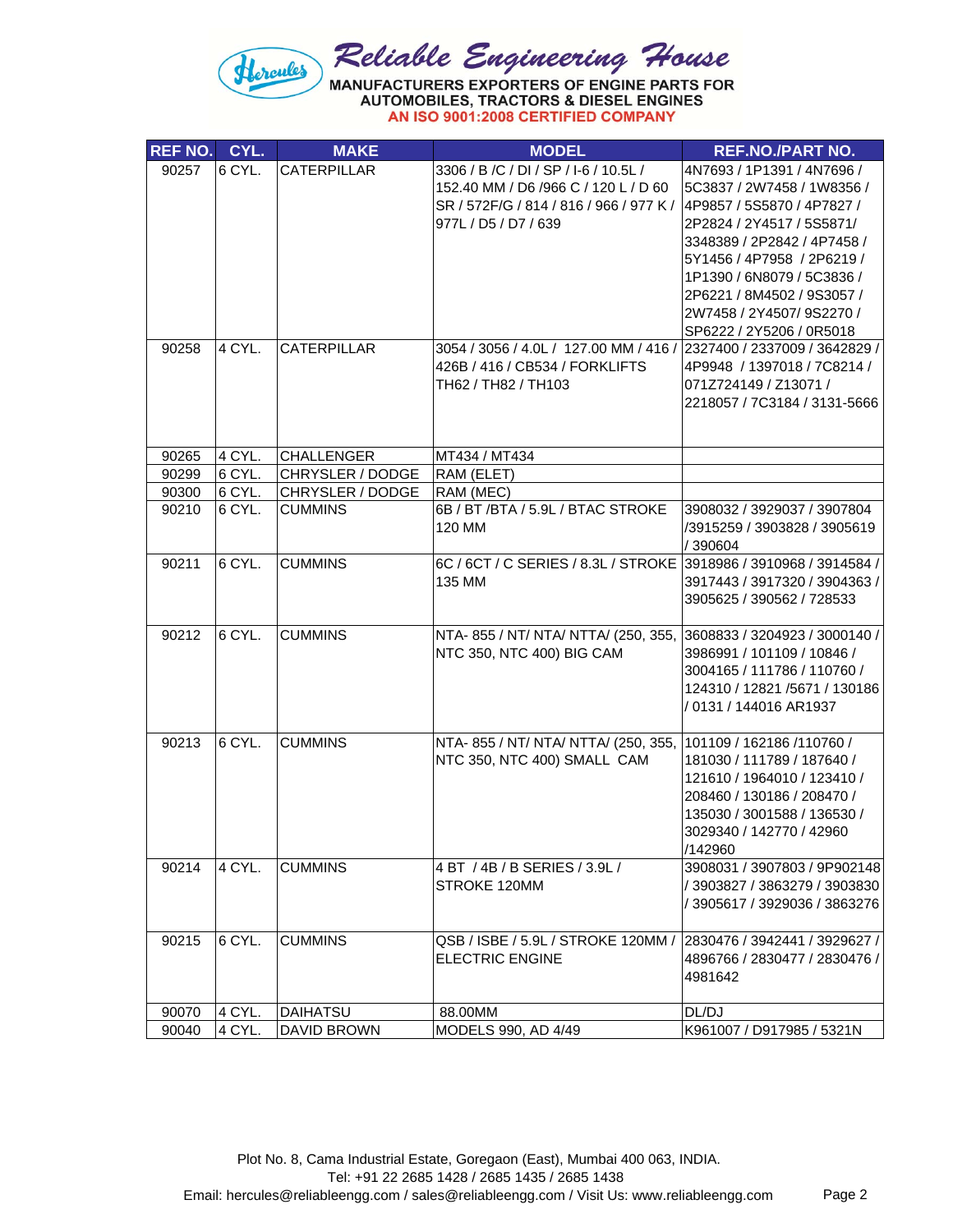

| REF NO. CYL. |        | <b>MAKE</b>               | <b>MODEL</b>                                     | <b>REF.NO./PART NO.</b>        |
|--------------|--------|---------------------------|--------------------------------------------------|--------------------------------|
| 90041        | 4 CYL. | <b>DAVID BROWN</b>        | MODELS 995,996,1200,1210, 1212,                  | K210100 / D905196 / K179935    |
|              |        |                           | AD 4/55, 12-1390, 1410, 1412 SMALL               | / 9179351 / 2338423 / 961007 / |
|              |        |                           | MAIN                                             | 666000 / 908453 /              |
|              |        |                           |                                                  |                                |
| 90197        | 4 CYL. | <b>DAVID BROWN</b>        | 3.6L LARGE MAIN AD4155 / 1410 /                  | K928415 / K928416 / 43322 /    |
|              |        |                           | 1490 / 1494                                      | D928                           |
| 90024        |        | DETROIT DIESEL            | 6 V 53                                           |                                |
| 90011        | 1 CYL. | <b>DEUTZ</b>              | F1L5 511 7.7 HP                                  | 0223 3635                      |
| 90012        | 1 CYL. | <b>DEUTZ</b>              | F1L 511 5HP                                      |                                |
| 90013        | 1 CYL. | <b>DEUTZ</b>              | F4L 411                                          |                                |
| 90014        | 2 CYL. | <b>DEUTZ</b>              | F2L 511/D/W WITH COUNTER<br>WEIGHT AND SCREWS    | 0415 2745 / 20050551102        |
| 90015        | 3 CYL. | <b>DEUTZ</b>              | F3L 912/D/W / 2.8L / 6240 / 2250/                | 0415 2646 / 0292 9338 /        |
|              |        |                           | WITH COUNTER WEIGHT AND                          | 210556 / 2136928 / 2931044 /   |
|              |        |                           | <b>SCREWS</b>                                    | 7513N                          |
| 90016        | 4 CYL. | <b>DEUTZ</b>              | F4L 912/ D/W WITHOUT CENTER                      | 0415 2903 / 0213 8819 / 0292   |
|              |        |                           | <b>GEAR / WITH COUNTER WEIGHT</b>                | 9340 / 02931301 / 04150169 /   |
|              |        |                           |                                                  | 04152650 / 04232745 /          |
|              |        |                           |                                                  | 02931044 / 20050591204         |
| 90017        | 1 CYL  | <b>DEUTZ</b>              | F1L5 511 7.7 HP                                  | 0415 2903                      |
| 90018        | 6 CYL. | <b>DEUTZ</b>              | F6L 912/D/W ASPIRATED WITH                       | 0415 1011 / 0292 9342 /        |
|              |        |                           | COUNTER WEIGHT AND SCREWS                        | 2136932 / 20050591206 /        |
|              |        |                           |                                                  | 04151011                       |
| 90019        | 6 CYL. | <b>DEUTZ</b>              | F6L 913 ASPIRATED                                | 0213 9148                      |
| 90020        | 6 CYL. | <b>DEUTZ</b>              | BF6L 913/C/T TURBO                               | 0292 9345 / 0213 9405          |
| 90135        | 1 CYL. | <b>DEUTZ</b>              | FL 912                                           |                                |
| 90249        | 2 CYL. | <b>DEUTZ</b>              | F2L 912 / D / W WITH COUNTER                     | 0415 2591 / 0223 2854 / 0292   |
|              |        |                           | <b>WEIGHT</b>                                    | 9337 / 3371552 / 20050591203   |
| 90250        | 4 CYL. | <b>DEUTZ</b>              | 2011 / F4L2011 / BF4L2011 /                      | 4270236                        |
|              |        |                           | BF4M2011<br>STROKE 125                           |                                |
|              |        |                           | CONNECTING PIN - 58 MM<br>MM                     |                                |
|              |        |                           |                                                  |                                |
| 90251        | 4 CYL. | <b>DEUTZ</b>              | 1011F / F4L1011F / BF4M1011F                     | 4270236                        |
|              |        |                           | STROKE 112 MM                                    |                                |
|              |        |                           | CONNECTING PIN 55 MM                             |                                |
| 90252        | 4 CYL. | <b>DEUTZ</b>              | 1011 / BF4L1011 / F4L1011                        | 4270236                        |
|              |        |                           | STROKE - 105 MM                                  |                                |
|              |        |                           | CONNECTING PIN - 55 MM                           |                                |
| 90253        | 3 CYL. | <b>DEUTZ</b>              | F3L912 NEW GENERATION                            | M2931044                       |
| 90254        | 4 CYL. | <b>DEUTZ</b>              | F4L912 NEW GENERATION                            | M2931048                       |
| 90293        | 4 CYL. | <b>EICHER</b>             | CANTER                                           |                                |
| 90294        | 6 CYL. | <b>EICHER</b>             | <b>CANTER</b>                                    |                                |
| 90209        | 2 CYL. | <b>ESCORT</b>             | 335 / 345                                        | URSUS C 330 / 42.03105.0/3     |
| 90193        | 3 CYL. | <b>FIAT IVECO TRACTOR</b> | 66 / 76 / 46 / 56 / 65 / 90 / 85 / 93 / 94       | 4785111 / 98461246 / 5088486   |
|              |        |                           | /75/88 SERIES                                    | / 99464932                     |
| 90194        | 4 CYL. |                           | FIAT IVECO TRACTOR ZETA 65E10-75E12 / 50NC, MAIN | 98451527 / 098449226 /         |
|              |        |                           | 79.8MM CON-63.75MM STROKE -                      | 504075031                      |
|              |        |                           | 115MM, FLANGE 114MM, FLANGE                      |                                |
|              |        |                           | HOLE-07                                          |                                |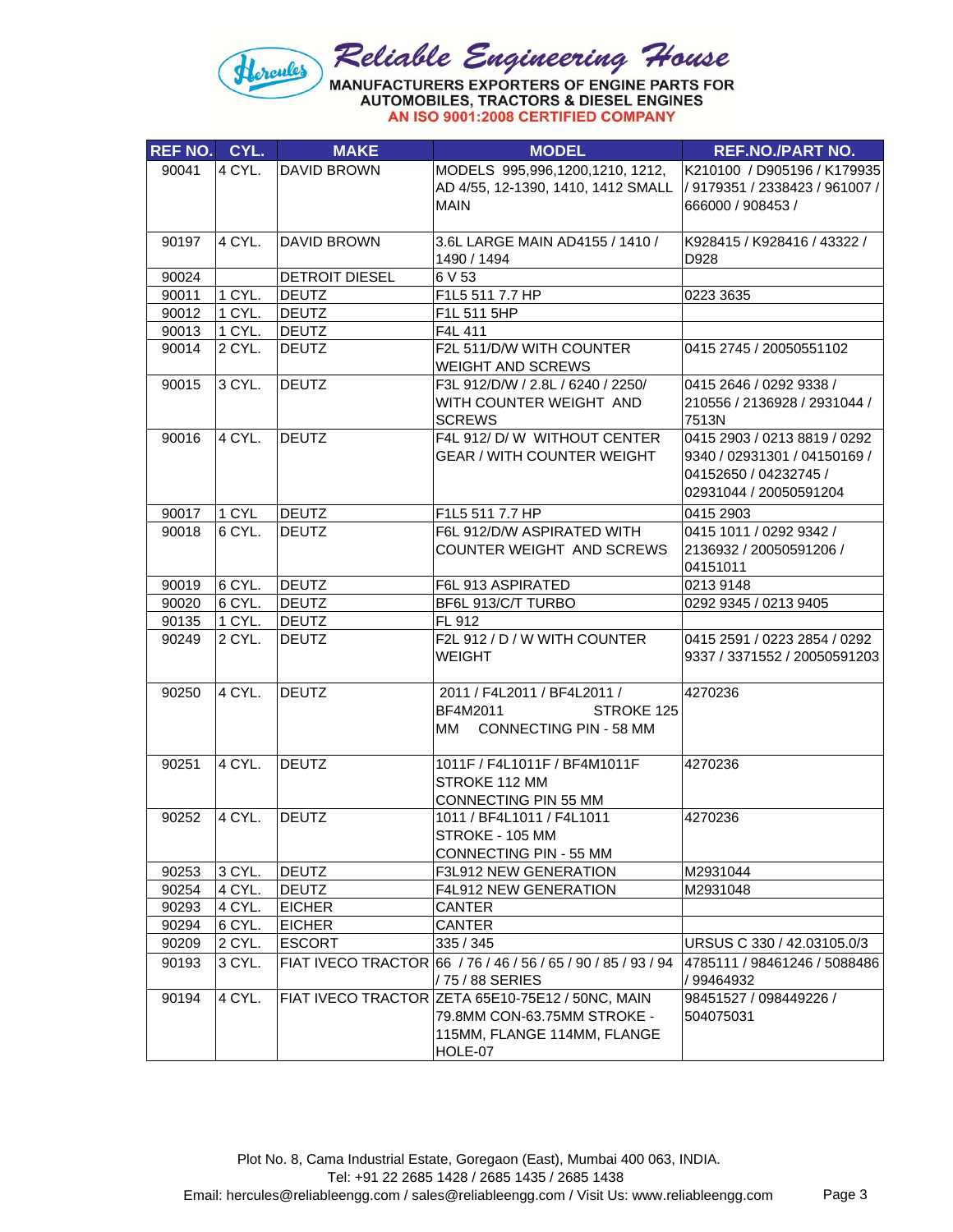## Reliable Engineering House<br>MANUFACTURERS EXPORTERS OF ENGINE PARTS FOR<br>AUTOMOBILES, TRACTORS & DIESEL ENGINES Hercules

| <b>REF NO.</b> | CYL.   | <b>MAKE</b>         | <b>MODEL</b>                                                         | <b>REF.NO./PART NO.</b>                        |
|----------------|--------|---------------------|----------------------------------------------------------------------|------------------------------------------------|
| 90195          | 4 CYL. |                     | FIAT IVECO TRACTOR 66 / 90 / 94 / 76 / 93 / L / L65 / L75 /          | 4785110 / 4785304 / 98451529                   |
|                |        |                     | L85 / L95 (SERIES)                                                   | / 5088487                                      |
| 90196          | 6 CYL. |                     | FIAT IVECO TRACTOR E22 / E25 / 22 E 230 STROKE 120MM 4896766         |                                                |
|                |        |                     |                                                                      |                                                |
| 90036          | 3 CYL. | <b>FIAT TRACTOR</b> | 6 B 450, 480, 480S, 540, 8035-01 / 02                                | 4785106                                        |
|                |        |                     | / 04, MAIN 76.2 MM CON 58.75 MM,<br>STROKE 110 MM, FLANGE 110 MM,    |                                                |
|                |        |                     |                                                                      |                                                |
| 90037          | 3 CYL. | <b>FIAT TRACTOR</b> | 7 B 480                                                              | 4682232                                        |
| 90038          | 4 CYL. | <b>FIAT TRACTOR</b> | 8040.02 /7 B 50NC LORRY 6 HOLE-<br>FLANGE 95 MM, CLASSIC             | 4653287                                        |
|                |        |                     | TRACTORS 550 / 600 / 640 / 666 /                                     |                                                |
|                |        |                     | 670 / 680                                                            |                                                |
| 90039          | 3 CYL. | <b>FIAT TRACTOR</b> | 6 B 640-640 DT, 450 TRACTOR                                          | 4602840 / 1930130 / 4653850                    |
|                |        |                     | MAIN 76.2 MM CON 58.75 MM,                                           |                                                |
|                |        |                     | STROKE 110 MM, FLANGE 95 MM,                                         |                                                |
|                |        |                     | FLANGE HOLE-06 SHORT WEB                                             |                                                |
|                |        |                     | <b>GROVE ON4TH MAIN (GEAR</b>                                        |                                                |
|                |        |                     | AVAILABLE)                                                           |                                                |
| 90034          |        | <b>FORD</b>         | 172 DIESEL                                                           | <b>CS34</b>                                    |
| 90111          | 3 CYL. | <b>FORD</b>         | D175 / D183 / D192 / BSD 329, 3000                                   | C5NE-6303-R / ECNN-63038-A                     |
|                |        |                     | 3600STROKE 4.2", 2000, 2110,                                         | / 65NE6303L / 65NE6305 /                       |
|                |        |                     | 2120, 2300, 230A, 2310, 234, 2610,                                   | EONN6303AA / 1590N / 247-                      |
|                |        |                     | 2910, 3000, 3000 SUPER DEXTA,<br>3055, 3100, 3110, 3120, 3150, 3190, | 5215                                           |
|                |        |                     | 3230, 3300, 3310, 333, 3330, 335,                                    |                                                |
|                |        |                     | 336, 340, 340A, 3400, 3500, 3550,                                    |                                                |
|                |        |                     | 3600, 3610, 3900, 3910, GAS 4000                                     |                                                |
|                |        |                     | SERIES, 3000 SERIES                                                  |                                                |
| 90184          | 3 CYL. | FORD                | BSD 333 / 3.3L / 4000 SERIES / 250C FONN-6300-MA / 65NE-6303N        |                                                |
|                |        |                     | / 540 / 4140 / 4610 / 550 / L783 / L785                              | / C5TE6303 / E5NN6306N /                       |
|                |        |                     | /4610/SU                                                             | E5NN6303AA / FONN6303BA /                      |
|                |        |                     |                                                                      | 83956951 / 1591N                               |
|                | 4 CYL. |                     |                                                                      |                                                |
| 90031          |        | FORD                | 233 / 256 / BGD442, 5000<br>5600STROKE 4.2" (GEAR 76                 | C5NE-6303-K / 1595N / 6110A                    |
|                |        |                     | TEETH)                                                               |                                                |
| 90185          | 4 CYL. | FORD                | 233 / 256 / BGD 442 / 5000 SERIES                                    | C5NE-6303-K / 1595 N / 6110A                   |
|                |        |                     | STROKE 4.2" GEAR 76 TEETH 5100 / (AFTER 9/4/1986)                    |                                                |
|                |        |                     | 5500 / 6610 / 7000 / 7100 / 7700                                     |                                                |
| 90187          | 4 CYL. | <b>FORD</b>         | 233 / 256 / BSD442 / 5000 SERIES                                     | C5NE-6303-K / 1595 N / 6110A                   |
|                |        |                     | STROKE 4.2" 5100 / 5500 / 6610 /                                     | (BEFORE 9/4/1986)                              |
|                |        |                     | 7000 / 7700                                                          |                                                |
| 90032          | 4CYL.  | <b>FORD</b>         | D268 / BSD444, 6000 6600 6700 7000                                   | D9NN- 6303-AA / E5NN-6303-                     |
|                |        |                     | 7600STROKE 4.4" (GEAR 76                                             | FA / NN6303CB /                                |
|                |        |                     | TEATH) BSD 444, LOADER<br>A62, DORSETT DIESEL                        | E5NN6303DA / E5NN6303CA /                      |
|                |        |                     |                                                                      | D9NN6303A / D5NN6303FA /<br>1598N / D9NN6110AA |
| 90033          | 4CYL.  | <b>FORD</b>         | STROKE 4.4" (GEAR 78 TEATH),                                         | E5NN6303DA                                     |
|                |        |                     | 6610, 5640                                                           |                                                |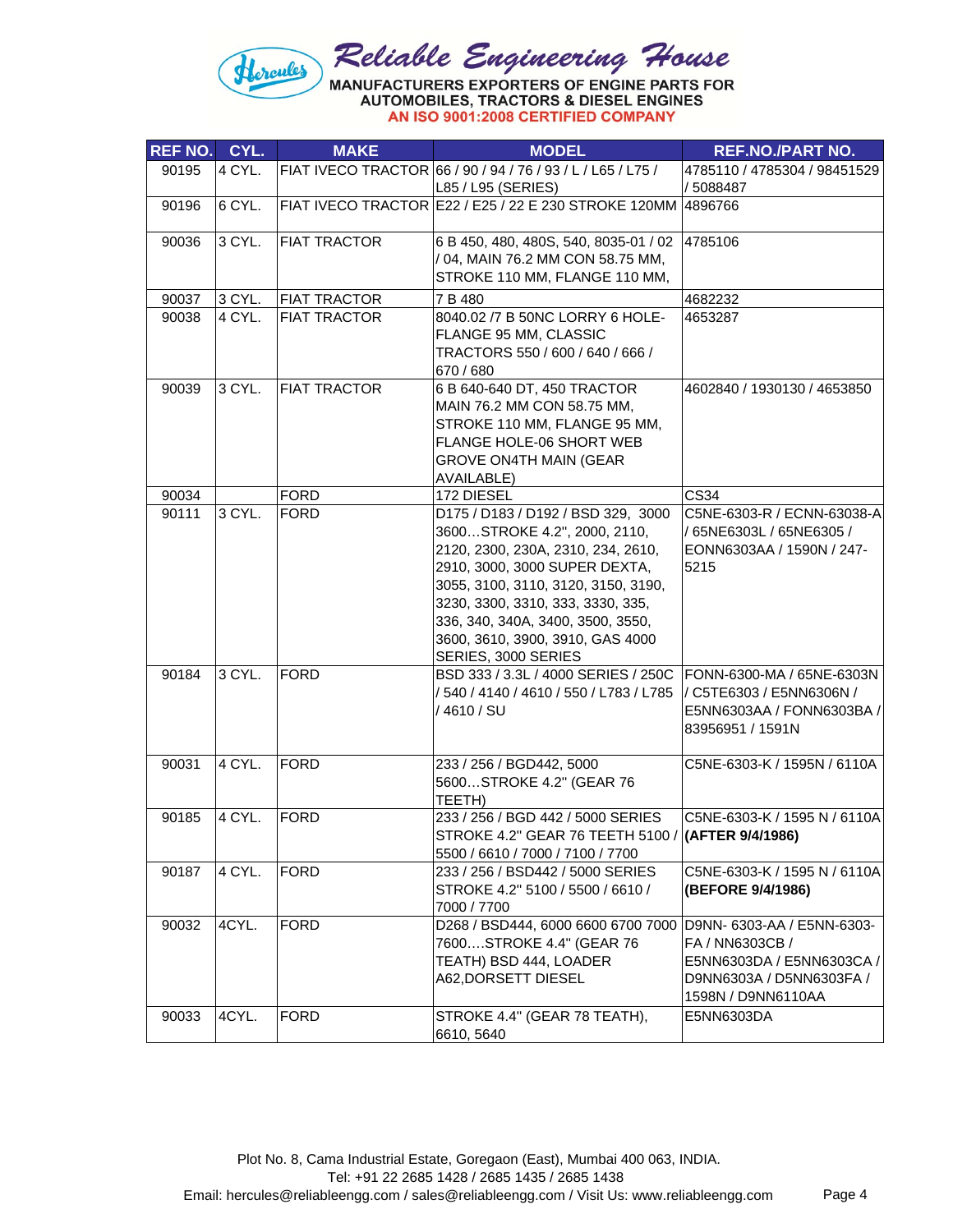

| <b>REF NO. CYL.</b> |        | <b>MAKE</b>           | <b>MODEL</b>                                                        | <b>REF.NO./PART NO.</b>       |
|---------------------|--------|-----------------------|---------------------------------------------------------------------|-------------------------------|
| 90186               | 4 CYL. | <b>FORD</b>           | 6010 SERIES STROKE 4.4" GEAR 78 E5NN6303DA                          |                               |
|                     |        |                       | <b>TEETH</b>                                                        |                               |
| 90188               | 4 CYL. | FORD                  | 4230 / 4835 / 6635 / L75 / 30 / 35 / L /                            |                               |
|                     |        |                       | TD / TL / TN SERIES                                                 |                               |
| 90189               | 3 CYL. | <b>FORD</b>           | 3010S3435 / 3935 / 4135 / TD60 /                                    |                               |
|                     |        |                       | TN55 / 30 / 35 / TL / TD / TN SERIES                                |                               |
| 90190               | 6 CYL. | FORD                  | C1722E / C2422E / C2622E / C2628E                                   | <b>BG 7X6030 BA</b>           |
|                     |        |                       | <b>ELECTRIC ENGINE</b>                                              |                               |
| 90191               | 3 CYL. | FORD                  | DEXTA / SUPER DEXTA / NEW                                           | 957E6303 / E2006TP            |
|                     |        |                       | <b>HOLLAND</b>                                                      |                               |
| 90192               | 4 CYL. | <b>FORD</b>           | F250 / 350                                                          |                               |
| 90035               | 4 CYL. | <b>FORDSON EBRO</b>   | FORDSON MAJOR & SUPER MAJOR EIADDN-6303-F / 81710532 /              |                               |
|                     |        |                       | / 3.010 / 4D / 592 E FORDSON                                        | 66040                         |
|                     |        |                       | SERIES / D 220 MODEL                                                |                               |
| 90025               |        | <b>GENERAL MOTORS</b> | V8-455                                                              |                               |
| 90301               | 4 CYL. | GM / CHEVROLET        | D10 / D20 /D20 PLUS / D 40 /                                        |                               |
|                     |        |                       | BONANZA / GMC6100                                                   |                               |
| 90255               | 4 CYL. | <b>HINDUSTAN</b>      | SUPER 50                                                            |                               |
| 90290               | 4 CYL. | <b>HINO</b>           | 4D / WO4D                                                           | 13411-1592                    |
| 90291               | 6 CYL. | <b>HINO</b>           | 6D                                                                  | X3310211                      |
| 90292               | 6 CYL. | <b>HINO</b>           | 6E<br>D4BB H-100 / GALLOPER / H / HR100 2311142002 / 2311142901     | F3349611                      |
| 90281               | 4 CYL. | <b>HYUNDAI</b>        |                                                                     |                               |
| 90282               | 4 CYL. | <b>HYUNDAI</b>        | D4AA-D4FB / HD72 / HD77 / H-350                                     | 2310041700                    |
|                     |        |                       | <b>TRUCK</b>                                                        |                               |
| 90048               | 4 CYL. | <b>IFA</b>            | W 50 DIESEL ENGINE, BOLTED                                          | 0692-01 / 2795971006          |
|                     |        |                       | COUNTER WEIGHT FORT SCHRITT                                         |                               |
|                     |        |                       | 300-303                                                             |                               |
| 90098               | 4 CYL  | <b>INTERNATIONAL</b>  | 444 ENGINE / B275, D154, 154 / C.I.D 3110995R91 / 05700AB / 247-    |                               |
|                     |        | <b>HARVESTER</b>      | 2.5L, D165, 165 C.I.D, 2.7L, D171, 171 5143 / 751303 / R2 / R3 / R5 |                               |
| 90099               | 4 CYL. | <b>INTERNATIONAL</b>  | C.I.D<br>D-239 3.9 LTR, DT239, 239 C.I.D,                           | 3144626R92 / 3132752R3 /      |
|                     |        | <b>HARVESTER</b>      |                                                                     | 2744406RI / 182752R2 /        |
|                     |        |                       | 3.9L, WITH BALANCE GEAR                                             | 015C1 / 015C11089 / 247-5170  |
|                     |        |                       |                                                                     | / 37CR4 / 6719N / IH625R2     |
| 90100               | 4 CYL. | <b>INTERNATIONAL</b>  | D-268, DT-268, 268 C.I.D, 4.4L WITH 3228376R91 / 218528R2 / R3 /    |                               |
|                     |        | <b>HARVESTER</b>      | BALANCER & PULLEY GEAR, 510B                                        | R1 / 528R2-79 / A09-7292 /    |
|                     |        |                       | LOADER NEUSS DIESEL                                                 | 247-513 / 97926 / 97928 /     |
|                     |        |                       |                                                                     | R979266                       |
| 90101               | 4 CYL. | <b>INTERNATIONAL</b>  | DT-206, 654 WITH BALANCE &                                          | 3132968R91 / 1329196Cl        |
|                     |        | <b>HARVESTER</b>      | PULLEY GEAR, 654, 554, 624, 584                                     |                               |
| 90102               | 6 CYL. | <b>INTERNATIONAL</b>  | D-358, DT-358, 5.8L WITH COUNTER                                    | 3136036R95 / 3059514R1 /      |
|                     |        | <b>HARVESTER</b>      | WEIGHT & PULLEY GEAR, 826, 886,                                     | 6791N                         |
|                     |        |                       | 955XC, 1420, 28263088, 3288 WHEEL                                   |                               |
|                     |        |                       | <b>TRACTORS</b>                                                     |                               |
| 90166               | 4 CYL. | <b>INTERNATIONAL</b>  | 4-390 / 4T-390 / 239 C.I.D                                          | J908031 / J918323             |
|                     |        | HARVESTER / CASE      |                                                                     |                               |
| 90167               | 6 CYL. | <b>INTERNATIONAL</b>  | 6-590 / 359 C.I.D                                                   | 3907804 / 3929037 / 3907604 / |
|                     |        | HARVESTER / CASE      |                                                                     | 3908032                       |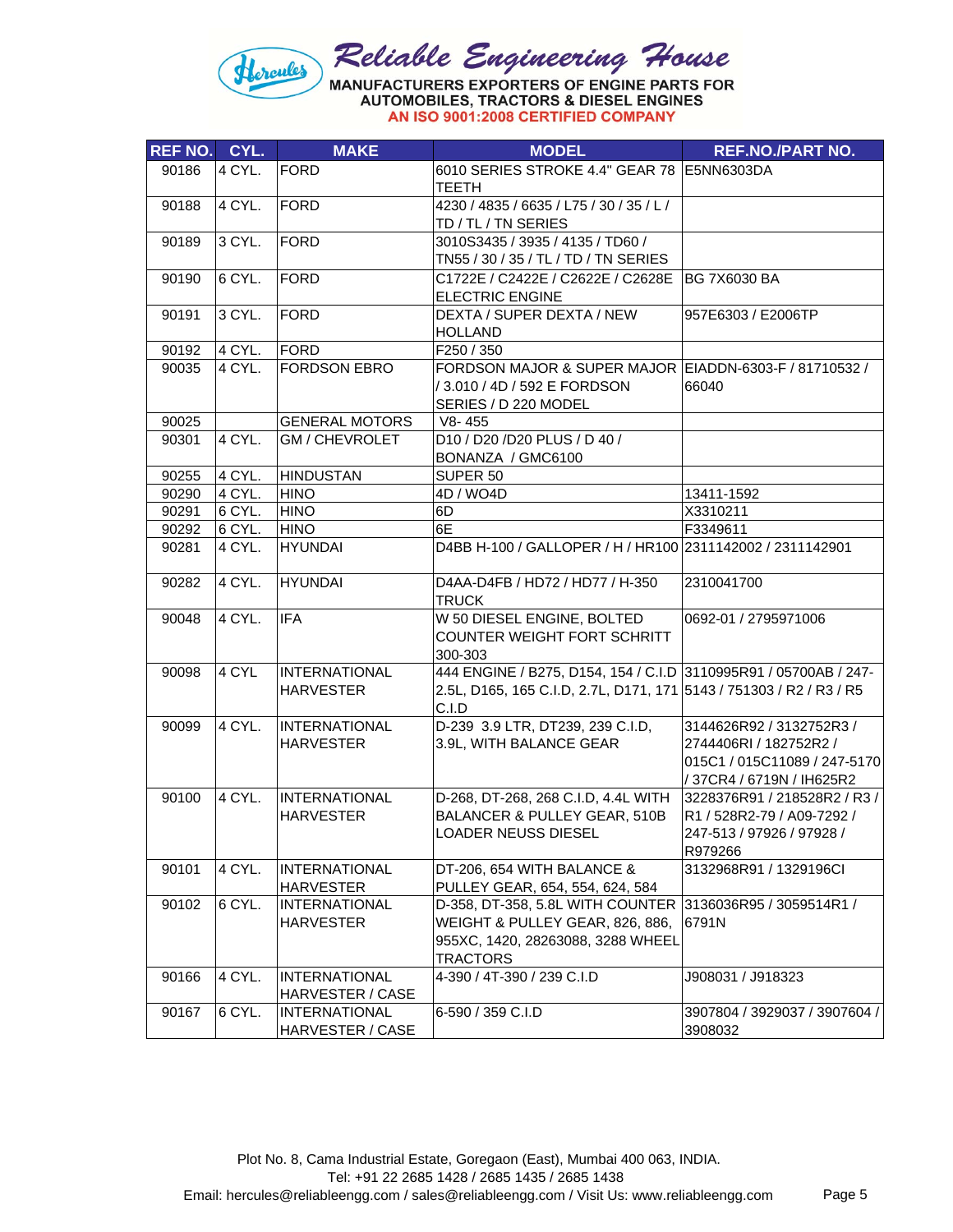

| <b>REF NO. CYL.</b> |        | <b>MAKE</b>             | <b>MODEL</b>                                                        | <b>REF.NO./PART NO.</b>                 |
|---------------------|--------|-------------------------|---------------------------------------------------------------------|-----------------------------------------|
| 90168               | 4 CYL. | <b>INTERNATIONAL</b>    | AVJ70 / JX75 / 80 / 85 / 90 / 95 VJ70 /                             |                                         |
|                     |        | <b>HARVESTER / CASE</b> | 80                                                                  |                                         |
| 90169               | 3 CYL. | <b>INTERNATIONAL</b>    | JX1060CJX55 / JX60 / JX65                                           |                                         |
|                     |        | HARVESTER / CASE        |                                                                     |                                         |
| 90170               | 4 CYL. | <b>INTERNATIONAL</b>    | CX100 / 70 / 80 / 90 MX100C / MX80C                                 |                                         |
|                     |        | <b>HARVESTER / CASE</b> | / MX90C                                                             |                                         |
| 90171               | 3 CYL. | <b>INTERNATIONAL</b>    | 275 DI / T4 SERIES                                                  | 55570540R11                             |
|                     |        | <b>HARVESTER</b>        | (MAHINDRA)                                                          |                                         |
| 90172               | 3 CYL. | <b>INTERNATIONAL</b>    | 265 DI REGULAR BS III                                               | 5557055                                 |
|                     |        | <b>HARVESTER</b>        | (MAHINDRA)                                                          |                                         |
| 90173               | 4 CYL. | <b>INTERNATIONAL</b>    | 475 DI REGULAR BS III                                               | 5553039                                 |
|                     |        | <b>HARVESTER</b>        | (MAHINDRA)                                                          |                                         |
| 90069               | 4 CYL. | <b>ISUZU-NPR</b>        | C-190 PICKUP VAN                                                    | 8942517290                              |
| 90243               | 4 CYL. | <b>ISUZU</b>            | 4HF1 / 4HG1 / NPR66 / CHAMPION                                      | 8971129812 / 8971465202 /<br>8971129813 |
| 90244               | 4 CYL. | <b>ISUZU</b>            | 4HE1 NPR                                                            | 8980292701 / 8973515343                 |
| 90245               | 4 CYL. | <b>ISUZU</b>            | 4HE1 / 4 HK1T / 4HK1 NQR 70 / 6T                                    | 8980292700 / 8973525342                 |
|                     |        |                         | TRUCK NPR 70/ 8T TRUCK                                              |                                         |
| 90246               | 4 CYL. | <b>ISUZU</b>            | 4JB1T 5.2T TRUCK NKR 55E                                            | 8973318530                              |
| 90247               | 4 CYL. | <b>ISUZU</b>            | 4JA1 / 4JB1 NKR                                                     | 8944436620 / 8944552401 /<br>8970236620 |
| 90248               | 6 CYL. | <b>ISUZU</b>            | 6BG1                                                                | 1123104480                              |
| 90264               | 6 CYL. | <b>JAGUAR</b>           | 3.0 L / XF                                                          | AJV6D                                   |
| 90280               | 4 CYL. | <b>JCB</b>              | LOADER 410/520/530/ 412 /415 /                                      | 02101825                                |
|                     |        |                         | SITEMASTER 3C /3CX /3D / 4C/ 4CN                                    |                                         |
|                     |        |                         | <b>/TELESCOPIC HANDLER</b>                                          |                                         |
|                     |        |                         | 520/530/140 /214 / 520 M/B/HL / 540                                 |                                         |
|                     |        |                         | /811/909 /910 / TM 200                                              |                                         |
| 90103               | 3 CYL. | JOHN DEERE              | 3-164, 3-179, 3-152, 152 C.I.D, 2.5L,                               | AT-18031 / T-23516 / RE-                |
|                     |        |                         | 164 C.I.D, 2.7L, 179 C.I.D, 2.9L, WITH 47637 / RE-46896 / T-20031 / |                                         |
|                     |        |                         | PULLEY GEAR, 940, 1020, 1030,                                       | 247-5144 / 6833N / T2351C /             |
|                     |        |                         | 1040, 1120, 1130, 1140, 1520, 1530,                                 | T23516T / T23517T                       |
|                     |        |                         | 1630, 2020, 2040, 2150, 2155, 2240,                                 |                                         |
|                     |        |                         | 2255, 2355NCS, 3029, 3018, 310, 350                                 |                                         |
| 90104               | 3 CYL. | <b>JOHN DEERE</b>       | 4-219, 4-239, 4-039, 4-202, 202 C.I.D, AT-18030 / T-23517/ RE33197  |                                         |
|                     |        |                         | 3.3L, 219 C.I.D, 3.6L, 239 C.I.D, 3.9L,                             | / R23517 / R81959 / R94644 /            |
|                     |        |                         | SHORT NOSE 36MM WITH PULLEY                                         | RE48748 / 23909 / 2475154 /             |
|                     |        |                         | GEAR, 1640, 1830, 2020, 2120, 2250,                                 | 6826N / T23266 / T23480T /              |
|                     |        |                         | 2320, 2450, 2523, 4020, 4039,                                       | T23517T / T28743T                       |
|                     |        |                         | 4039D/T                                                             |                                         |
| 90105               | 4 CYL. | <b>JOHN DEERE</b>       | NOSE 60MM 4-219,4-239,4-039, 239                                    | RE-20585 / RE-36605 / RE-               |
|                     |        |                         | C.I.D, 3.9L WITH PULLEY GEAR,                                       | 23909 / R97926 / R97928 /               |
|                     |        |                         | 2755, 6040, 4039, 190 EXCAVATOR,                                    | R121018 / R81959 / R979266 /            |
|                     |        |                         | 300 D, 310C, 315C, LOADER                                           | RE-65224                                |
|                     |        |                         | <b>BACKHOE</b>                                                      |                                         |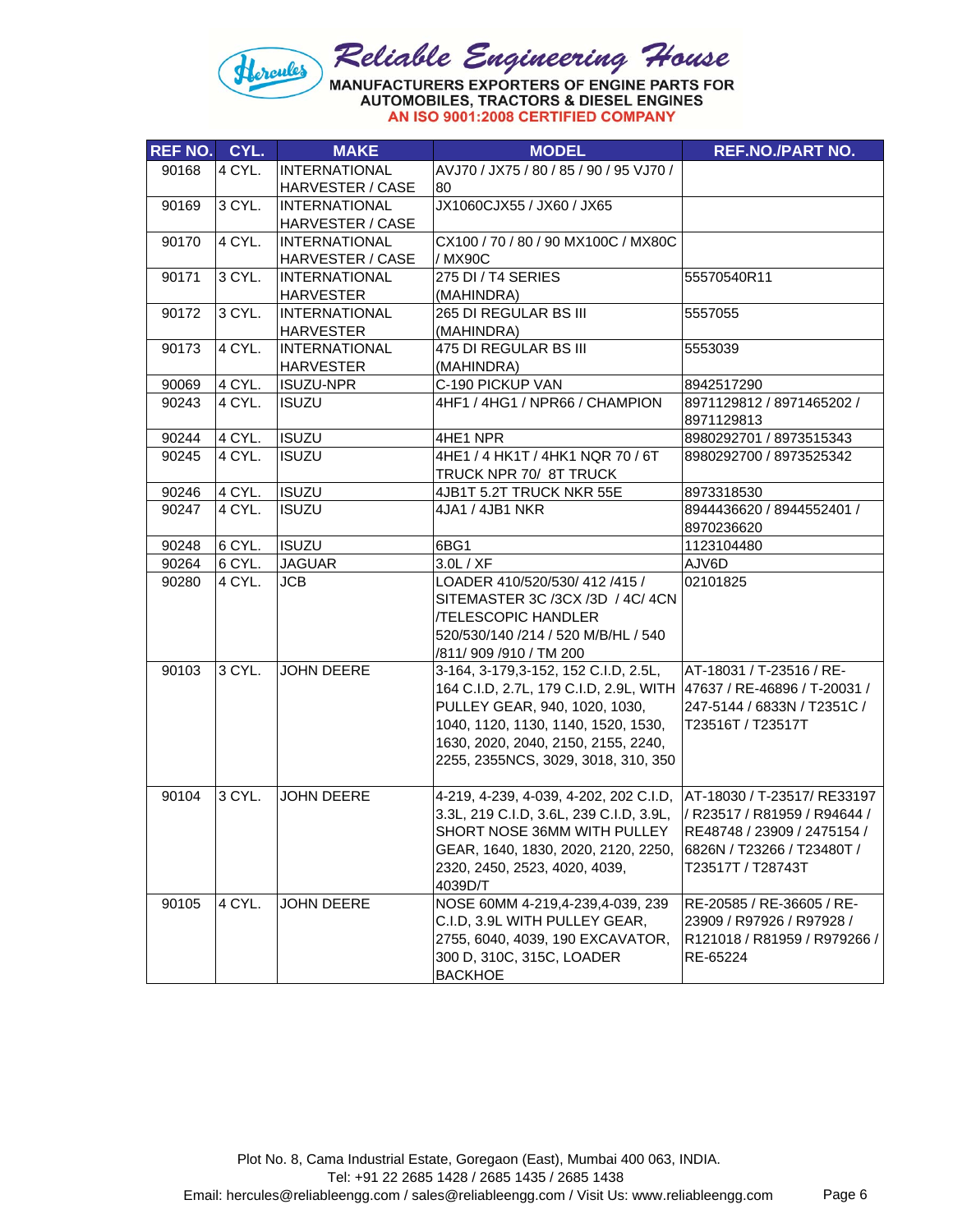

| <b>REF NO.</b> | CYL.     | <b>MAKE</b>       | <b>MODEL</b>                                                                                                                                                       | <b>REF.NO./PART NO.</b>                                                                                                                                                                                                                                                                |
|----------------|----------|-------------------|--------------------------------------------------------------------------------------------------------------------------------------------------------------------|----------------------------------------------------------------------------------------------------------------------------------------------------------------------------------------------------------------------------------------------------------------------------------------|
| 90106          | 6 CYL.   | <b>JOHN DEERE</b> | 6-329, 6-359, 5L, 5.4L, 5.9L, 6059D / T AT-22562 / C/S 6000 / T-23266<br>/ A WITH PULLEY GEAR, 3030, 3130,<br>3640, 2840, 2950, 3150, 4400, 544,<br>570, 699, 9900 | / RE502190 / RE45541 /<br>RE47640 / RE48330 /<br>R108568 / R108679 / R45541 /<br>247-5058 / 6837N / F1910R /<br>F2729R / F2792R / F3315R /<br>F3560R / F3561R / R26550 /<br>R26550R / R40730 / RE45541<br>/ RE54130 / T23264T /<br>T23266T / T23299T / T23480T<br>/ T23517T / RE502190 |
| 90107          | 4 CYL.   | <b>JOHN DEERE</b> | 4-279, 4-276 / T, 4-045 / T, 4045D,<br>276 C.I.D, 4.5L, 410D, 440G, 510D,<br>490E, 540E, 548E, LONG NOSE<br>WITH PULLEY GEAR                                       | RE 54883 / RE 33485 /<br>R90825D / R120009 / 247-<br>5156 / 6852N / R121018 /<br>RE55452                                                                                                                                                                                               |
| 90108          | 4 CYL.   | <b>JOHN DEERE</b> | 4-276, D/T WITH PULLEY GEAR,<br>340D, 540D, 610, 450 E/G, 550/A/B/G,<br>555/A/B, 2630, 2640, 6215, 6415                                                            | RE 56792 / RE71439 / R54501<br>/ 247-5158 / 6812N / R108657 /<br>R54501R                                                                                                                                                                                                               |
| 90109          | 6 CYL.   | <b>JOHN DEERE</b> | 6-414 D/T, 6-068 D/T, 6.8L, 4 BOLT<br>HOLE WITH PULLEY GEAR 414,<br>544, 670, 672, 750, 755, 790                                                                   | R 54619 / RE63024 / RE45517<br>/ RE33687 / RE4619 /<br>RE502191 / 247-5132 / 6820N<br>R104523                                                                                                                                                                                          |
| 90110          | 4 CYL.   | <b>JOHN DEERE</b> | 4045/POWERTECH WITH PULLEY<br><b>GEAR</b>                                                                                                                          |                                                                                                                                                                                                                                                                                        |
| 90176          | 4 CYL.   | <b>JOHN DEERE</b> | 4045 / 4.5L POWER TECH, SINGLE<br>STEP TC444H, 450G, 5605, 6403                                                                                                    | RE50618 / RE504638 /<br>R113596 / 247-5213 / 6858N                                                                                                                                                                                                                                     |
| 90177          | 4 CYL.   | <b>JOHN DEERE</b> | 4045 / 4.5L POWER TECH, DOUBLE<br>STEP TC444H, 450G, 5605, 6403                                                                                                    | RE50618 / RE504638 /<br>R113596 / 247-5213 / 6858N                                                                                                                                                                                                                                     |
| 90178          | $4$ CYL. | <b>JOHN DEERE</b> | 4045 / 4.5L POWER TECH, SE6010,<br>6230, 6410, 6430                                                                                                                | RE506195 / R503715                                                                                                                                                                                                                                                                     |
| 90179          | 6 CYL.   | <b>JOHN DEERE</b> | 6076 / 6404 / 6.6L / 6466 / 7.6L / 4010<br>/ 4040 / 4240 / SHORT NOSE 3"                                                                                           | AR96189 / R26540 / R26560 /<br>R56919 / R56934 / RE63451 /<br>RE53422 / RE26560R /<br>R40570 / R40740R                                                                                                                                                                                 |
| 90180          | 6 CYL.   | <b>JOHN DEERE</b> | 6.404 / 214 / 999 / 6.6L / 4000 / 4230 /<br>4630 / 600 / 690 / 740                                                                                                 | RE42674 / AR26431 / R26560 /<br>RE63292 / 247-5137 / 6822N /<br>R26549 / R26560 / R4074R /<br>R53203                                                                                                                                                                                   |
| 90181          | 6 CYL.   | <b>JOHN DEERE</b> | 6466 / 6076 SHORT NOSE 4000 /<br>4430 / 4650 / 6076 / 644 / 690 / 790 /<br>850                                                                                     | 6857N / R104855 / R26560 /<br>R26560R / RE42675 /<br>RE53203 / RE53477 / R56506<br>/ R56919 / R56934 / R56979 /<br>R63451 / R87544A                                                                                                                                                    |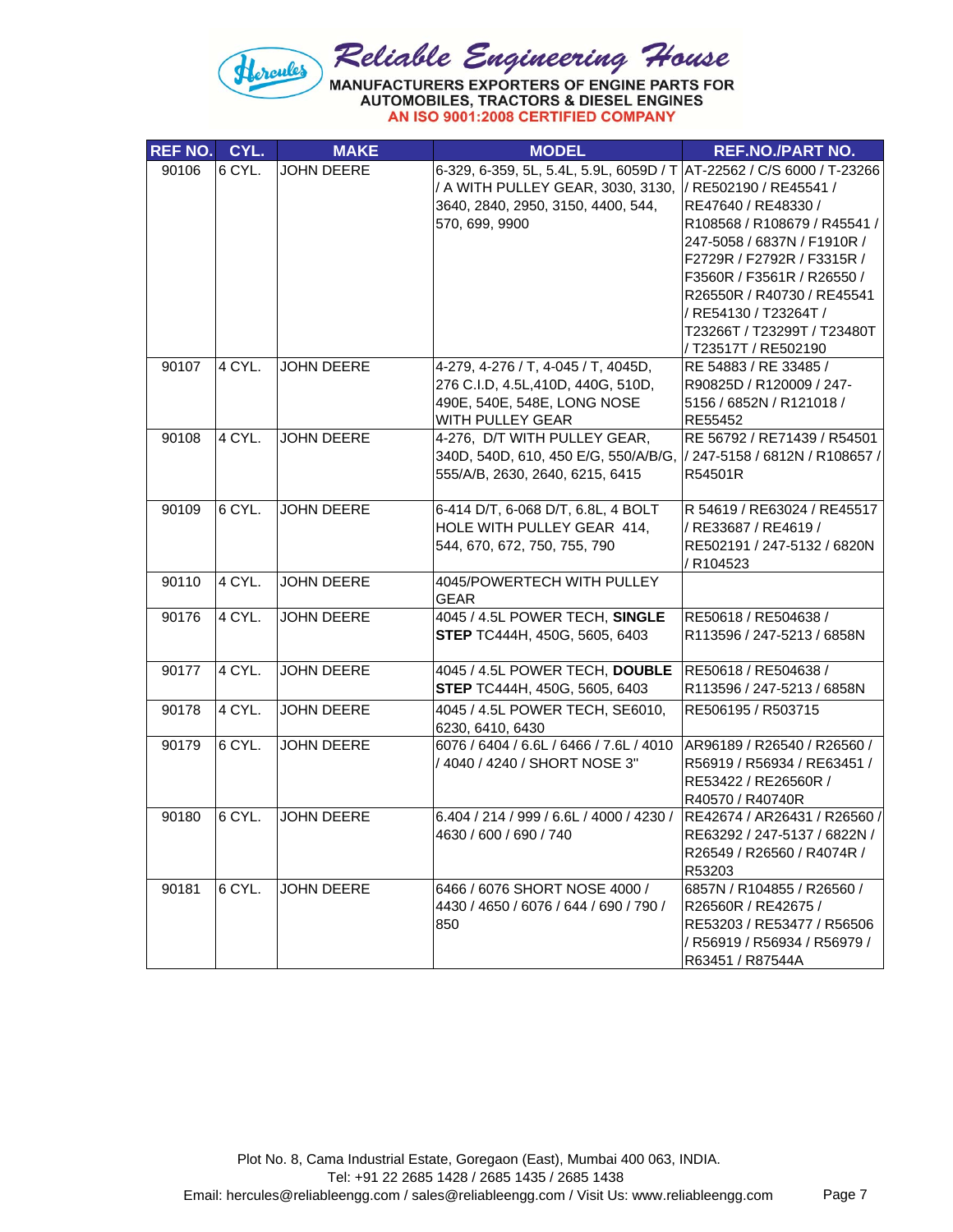

| REF NO. CYL. |                  | <b>MAKE</b>       | <b>MODEL</b>                             | <b>REF.NO./PART NO.</b>                              |
|--------------|------------------|-------------------|------------------------------------------|------------------------------------------------------|
| 90182        | 6 CYL.           | <b>JOHN DEERE</b> | 6076 / 7.6L / 187 / 658 LONG NOSE        | R104855 / RE53201 /                                  |
|              |                  |                   | 4455 / 4960 / 6444E / 748G / 7800 /      | RE42671 / RE63293 / 247-                             |
|              |                  |                   | 8570 / 892E / 9960                       | 5164 / 6855N / R26506 /                              |
|              |                  |                   |                                          | R26506R / R56919 / R87544 /                          |
|              |                  |                   |                                          | RE27132 / RE42675 /                                  |
|              |                  |                   |                                          | RE53199 / RE53201 /                                  |
|              |                  |                   |                                          | RE53291 / RE53292 /                                  |
|              |                  |                   |                                          | RE63293 / RG23551                                    |
| 90183        | 4 CYL.           | <b>JOHN DEERE</b> | 2000 SERIES 2000 / 2100 / 2200 /         |                                                      |
|              |                  |                   | 2300                                     |                                                      |
| 90310        | 1 CYL.           | <b>KAWASAKI</b>   | EZGO GAS 2008-UP RXV                     | EZGO 603531                                          |
| 90311        | 2 CYL.           | <b>KAWASAKI</b>   | 350CC / EZGO GAS 1996-02                 | EZGO 72503-G01 / CART                                |
|              |                  |                   |                                          | PARTS CP72503-G01                                    |
| 90312        | 1 CYL.           | <b>KAWASAKI</b>   | EZGO GAS 2CYCLE 1980-88                  | CART PARTS CP17443-G1                                |
| 90313        | 1 CYL.           | <b>KAWASAKI</b>   | <b>CLOCKWISE ROTATION FOR CLUB</b>       | CART PARTS CP1019223-01                              |
|              |                  |                   | CAR GAS 1997 -03 DS &<br>PRECEDENT FE290 |                                                      |
| 90303        | 4 CYL.           | KIA               | <b>BONGO 2500</b>                        |                                                      |
| 90116        | 1 CYL.           | <b>KIRLOSKAR</b>  | AV 1 / JV 1                              | <b>Bush Type</b>                                     |
| 90142        | 1 CYL.           | <b>KIRLOSKAR</b>  | AV 1 / JV 1                              | <b>Ball Bearing Type</b>                             |
| 90118        | 2 CYL.           | <b>KIRLOSKAR</b>  | AV 2 / JV 2                              | Bush Type, Gear Type                                 |
| 90143        | 2 CYL.           | <b>KIRLOSKAR</b>  | AV 2 / JV 2                              | Ball Bearing Type, Gear Type                         |
| 90144        | 2 CYL.           | <b>KIRLOSKAR</b>  | AV 2 / JV 2                              | Bush Type, Plunger Type                              |
| 90145        | 2 CYL.           | <b>KIRLOSKAR</b>  | AV 2 / JV 2                              | <b>Ball Bearing Type, Plunger</b>                    |
|              |                  |                   |                                          | Type                                                 |
| 90117        | 1 CYL.           | <b>KIRLOSKAR</b>  | TV <sub>1</sub>                          | Bush Type, Gear Type                                 |
| 90146        | 1 CYL.           | <b>KIRLOSKAR</b>  | TV <sub>1</sub>                          | Ball Bearing Type, Gear Type                         |
| 90147        | 1 CYL.           | <b>KIRLOSKAR</b>  | TV <sub>1</sub>                          | Bush Type, Plunger Type                              |
| 90148        |                  | <b>KIRLOSKAR</b>  | $\overline{T}V$ 1                        | <b>Ball Bearing Type, Plunger</b>                    |
|              | 1 CYL.           |                   |                                          | Type                                                 |
| 90149        | 1 CYL.           | <b>KIRLOSKAR</b>  | TV 1 - 102                               | Bush Type, Gear Type                                 |
| 90150        | 1 CYL.           | <b>KIRLOSKAR</b>  | TV 1 - 102                               | <b>Ball Bearing Type, Gear Type</b>                  |
| 90151        | 1 CYL.           | <b>KIRLOSKAR</b>  | $\overline{TV}$ 1 - 102                  | Bush Type, Plunger Type                              |
| 90152        |                  | <b>KIRLOSKAR</b>  | TV 1 - 102                               | <b>Ball Bearing Type, Plunger</b>                    |
| 90119        | 1 CYL.<br>2 CYL. | <b>KIRLOSKAR</b>  | TV <sub>2</sub>                          | Type                                                 |
| 90153        | 2 CYL.           | <b>KIRLOSKAR</b>  | TV <sub>2</sub>                          | Bush Type, Gear Type<br>Ball Bearing Type, Gear Type |
| 90154        | 2 CYL            | <b>KIRLOSKAR</b>  | TV <sub>2</sub>                          | Bush Type, Plunger Type                              |
| 90155        | 2 CYL.           | <b>KIRLOSKAR</b>  | TV <sub>2</sub>                          | Ball Bearing Type, Plunger                           |
|              |                  |                   |                                          | Type                                                 |
| 90120        | 1 CYL.           | <b>KIRLOSKAR</b>  | <b>DM 10</b>                             | <b>Bush Type</b>                                     |
| 90156        | 1 CYL.           | <b>KIRLOSKAR</b>  | <b>DM 10</b>                             | <b>Ball Bearing Type</b>                             |
| 90121        | 1 CYL.           | <b>KIRLOSKAR</b>  | DM 20                                    | <b>Bush Type</b>                                     |
| 90157        | 1 CYL.           | <b>KIRLOSKAR</b>  | <b>DM 20</b>                             | <b>Ball Bearing Type</b>                             |
| 90295        | 2 CYL.           | <b>KIRLOSKAR</b>  | HA <sub>2</sub>                          | 2H002100                                             |
| 90296        | 3 CYL.           | <b>KIRLOSKAR</b>  | HA <sub>3</sub>                          | 3H002100                                             |
| 90297        | 4 CYL.           | <b>KIRLOSKAR</b>  | HA4                                      | 4H002100                                             |
| 90298        | 6 CYL.           | KIRLOSKAR         | HA6                                      | 6H002100                                             |
| 90268        | 6 CYL.           | KOMATSU           | 6D102                                    | 6735-01-1310                                         |
| 90269        | 6 CYL.           | KOMATSU           | 6D114                                    | 6745-31-1120                                         |
| 90123        | 1 CYL.           | <b>KUBOTA</b>     | GA 70                                    |                                                      |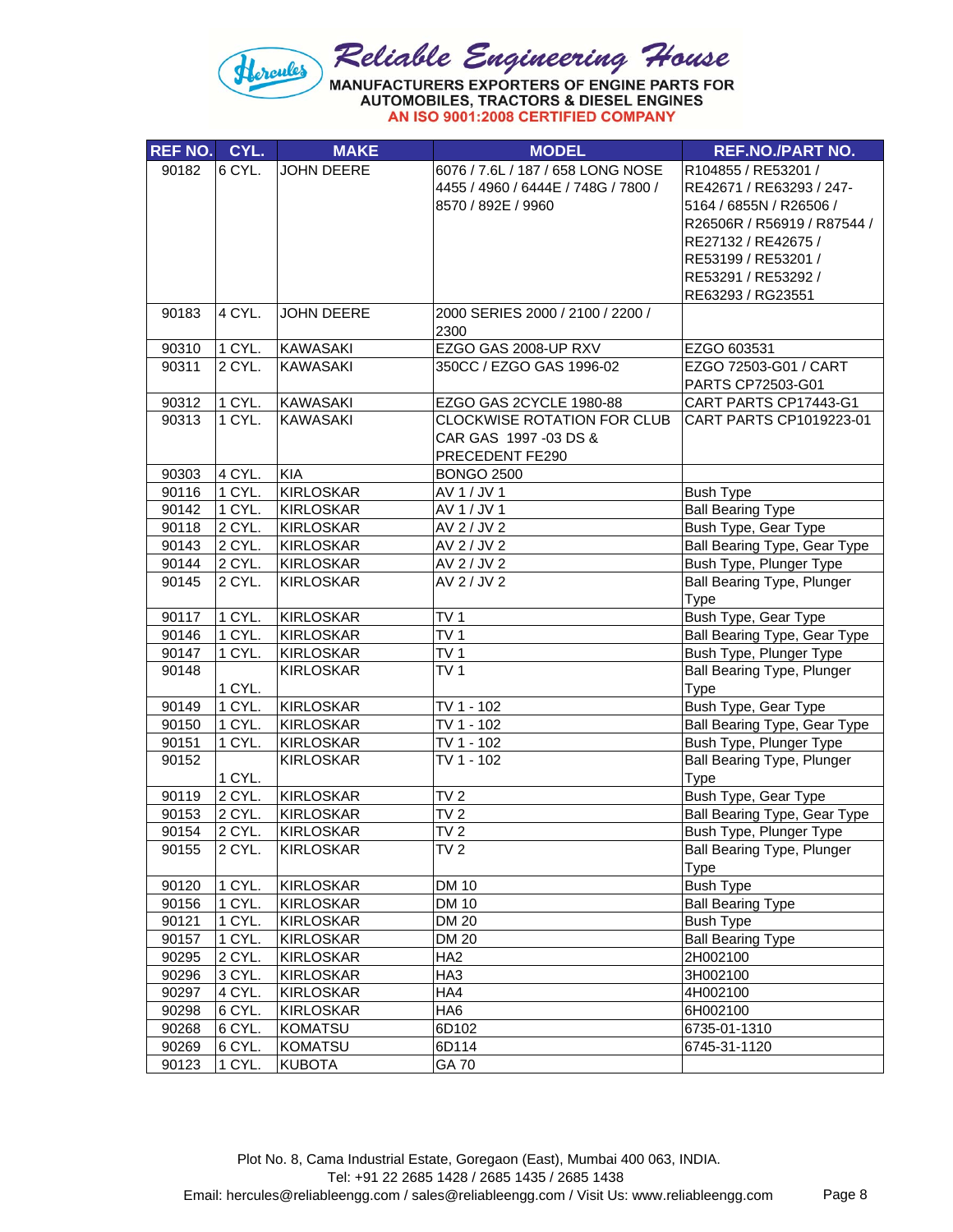## Reliable Engineering House<br>MANUFACTURERS EXPORTERS OF ENGINE PARTS FOR<br>AUTOMOBILES, TRACTORS & DIESEL ENGINES Hercules

|  |  | AN ISO 9001:2008 CERTIFIED COMPANY |  |
|--|--|------------------------------------|--|
|--|--|------------------------------------|--|

| <b>REF NO.</b> | CYL.                | <b>MAKE</b>           | <b>MODEL</b>                                            | <b>REF.NO./PART NO.</b>       |
|----------------|---------------------|-----------------------|---------------------------------------------------------|-------------------------------|
| 90139          | 1 CYL.              | <b>KUBOTA</b>         | ER-40                                                   |                               |
| 90267          | 3 CYL.              | KUBOTA                | L295 / 295DT TRACTOR                                    | 1532 / 23010                  |
| 90004          | 4 CYL.              | <b>LADA</b>           | PETROL FIAT 1100                                        | 1100LADA / BA 869699          |
| 90304          | 6 CYL.              | <b>LAND ROVER</b>     | 3.0TD / SDV6                                            |                               |
| 90305          | 6 CYL.              | <b>LAND ROVER</b>     | 3.0L / 2.7L / TD V6 / SPORT                             | 4U3GA3                        |
| 90058          | 4 CYL.              | <b>LEYLAND</b>        | 400,401,402,411 BRITISH LEYLAND                         | F3336611/CCJ0004              |
|                |                     |                       | U.K.                                                    |                               |
| 90237          | 3 CYL.              | LEYLAND               | 245 / 253                                               |                               |
| 90238          | 3 CYL.              | LEYLAND               | MARSHALL 502                                            |                               |
| 90133          | 1 CYL.              | <b>LISTER</b>         | ST <sub>1</sub>                                         | 570-12280, Forged             |
| 90134          | $\overline{2}$ CYL. | <b>LISTER</b>         | ST <sub>2</sub>                                         | 570-12290, Forged             |
| 90158          | 1 CYL.              | <b>LISTER</b>         | 8/1                                                     | 574-10390, With Pinion        |
| 90159          | 1 CYL.              | <b>LISTER</b>         | 8/1 Sane                                                | With Pinion                   |
| 90126          | 1 CYL.              | <b>LOMBARDINI</b>     | LD 450                                                  |                               |
| 90127          | 1 CYL.              | <b>LOMBARDINI</b>     | 510 MARINE                                              |                               |
| 90141          | 1 CYL.              | <b>LOMBARDINI</b>     | LD-510                                                  | <b>AGRICULTURE</b>            |
| 90321          | 1 CYL.              | <b>LOMBARDINI</b>     | GL-450 LONG                                             | STROCK 40mm, LENGTH           |
|                |                     |                       |                                                         | 371mm                         |
| 90322          | 1 CYL.              | <b>LOMBARDINI</b>     | GL-450 SHORT                                            | STROCK 40mm, LENGTH           |
|                |                     |                       |                                                         | 329mm                         |
| 90323          | 1 CYL.              | <b>LOMBARDINI</b>     | GL-450 SHORT                                            | STROCK 40mm, LENGTH           |
|                |                     |                       |                                                         | 328mm                         |
| 90324          | 1 CYL.              | <b>LOMBARDINI</b>     | LD-510 LONG                                             | STROCK 45mm, LENGTH           |
|                |                     |                       |                                                         | 368mm, PT NO 29210551005      |
| 90325          | 1 CYL.              | <b>LOMBARDINI</b>     | LD-510 SHORT                                            | STROCK 45mm, LENGTH           |
|                |                     |                       |                                                         | 328mm, PT NO 29210551013      |
| 90326          | 1 CYL.              | <b>LOMBARDINI</b>     | <b>MINIDOR</b>                                          | STROCK 44mm, LENGTH           |
|                |                     |                       |                                                         | 356mm                         |
| 90327          | 1 CYL.              | <b>LOMBARDINI</b>     | <b>VIKRAM</b>                                           | STROCK 45mm, LENGTH           |
|                |                     |                       |                                                         | 356mm                         |
| 90328          | 1 CYL.              | <b>LOMBARDINI</b>     | APE-GARUDA BS II                                        | STROCK 34mm, LENGTH           |
|                |                     |                       |                                                         | 382mm                         |
| 90329          | 1 CYL.              | <b>LOMBARDINI</b>     | API-ATUL SAKRI BS II                                    | STROCK 34mm, LENGTH           |
|                |                     |                       |                                                         | 300mm                         |
| 90330          | 1 CYL.              | <b>LOMBARDINI</b>     | APE-GARUDA BS II                                        | STROCK 37.5mm, LENGTH         |
|                |                     |                       |                                                         | 282mm                         |
| 90306          | 3 CYL.              | <b>LONG TRACTOR</b>   | 2360 / DTC / 2460 / DTC / SD / 2510 / TX10170 / TX15106 |                               |
| 90308          | 6 CYL.              | <b>MACK</b>           | $E-6$                                                   | 456GC2125 / 5113 /            |
|                |                     |                       |                                                         | 456GCF586                     |
| 90174          | 4 CYL.              | <b>MAHINDRA &amp;</b> | BOLERO XD3P 2.5L                                        |                               |
|                |                     | <b>MAHINDRA</b>       |                                                         |                               |
| 90175          | 4 CYL.              | <b>MAHINDRA &amp;</b> | BOLERO 2.6L MDI 3200                                    |                               |
|                |                     | <b>MAHINDRA</b>       |                                                         |                               |
| 90314          | 6 CYL.              | <b>MAN</b>            | D2566 (280 /281) 8 COUNTER                              | 51.02101.7405 / 7390          |
|                |                     |                       | <b>WEIGHT</b>                                           |                               |
| 90315          | 6 CYL.              | <b>MAN</b>            | D2866                                                   | 51.2100.6019 / 6081 / 6037 /  |
|                |                     |                       |                                                         | 6043                          |
| 90316          | 6 CYL.              | <b>MAN</b>            | D2876                                                   | 51.02100.6018 / 6082 / 7706 / |
|                |                     |                       |                                                         | 6038 / 6044                   |
| 90317          | 6 CYL.              | <b>MAN</b>            | D2566 / 2866 4 COUNTER WEIGHT                           | 51.02101.7705 / 7515          |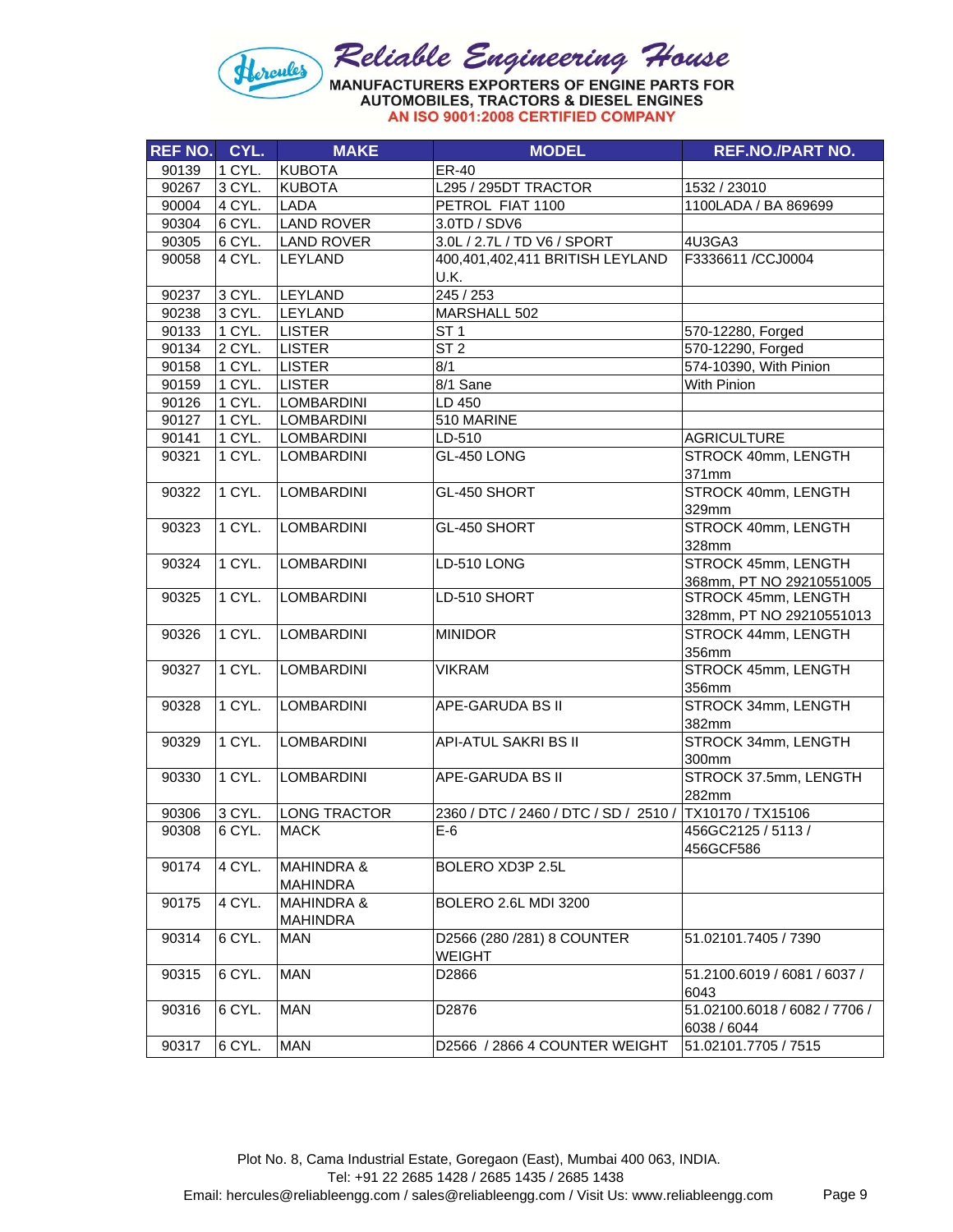

|  |  | AN ISO 9001:2008 CERTIFIED COMPANY |  |
|--|--|------------------------------------|--|
|  |  |                                    |  |

| REF NO. CYL. |        | <b>MAKE</b>       | <b>MODEL</b>                                                      | <b>REF.NO./PART NO.</b>        |
|--------------|--------|-------------------|-------------------------------------------------------------------|--------------------------------|
| 90318        | 6 CYL. | <b>MAN</b>        | D2848 / V8                                                        | 51.02101.7599                  |
| 90319        | 6 CYL. | <b>MAN</b>        | D2538 / V8                                                        | 51.02101.7204                  |
| 90320        | 6 CYL. | <b>MAN</b>        | D2556 / 8 COUNTER WEIGHT                                          | 51.02101.7262 / 7468           |
| 90309        | 4 CYL. | <b>MATBRO</b>     | 266 TS                                                            |                                |
| 90071        | 4 CYL. | <b>MAZDA</b>      | PICKUP VAN SWARAJ MAZDA                                           | SL01 11 301 C                  |
| 90072        | 4 CYL. | <b>MAZDA</b>      | B1600                                                             | F030511301                     |
| 90242        | 4 CYL. | <b>MAZDA</b>      | SL / T3500                                                        | SL50 11 301 A / B              |
| 90307        | 4 CYL. | <b>MC CORMICK</b> | CX SERIES / CX70 /80 / 90 /100                                    |                                |
| 90049        | 4 CYL. | <b>MERCEDES</b>   | OM 616 TEMPO TRAVELLER                                            | 616.403.11.701                 |
| 90050        | 4 CYL. | <b>MERCEDES</b>   | OM 314 KNURLLED. TRUCKS L608 /                                    | 314.030.62.02 /314.030.60.02 / |
|              |        |                   | 708. BUS LO603 / 608 / 708, 97MM. 4                               | 314.030-55.02 / 314.030.33.02/ |
|              |        |                   | <b>INTEGERATED COUNTER WEIGHT</b>                                 | 314.030.49.02 / 314.030.44.02  |
|              |        |                   | <b>KNURLED</b>                                                    |                                |
| 90051        | 4CYL.  | <b>MERCEDES</b>   | OM 314 TRUCKS L608 / 708, BUS LO 314.030.61.02 / 314.030.52.02    |                                |
|              |        |                   | 603/708/608. 4 INTEGRATED                                         | /314.030.32.02 / 314.030.20.02 |
|              |        |                   | COUNTER WEIGHT SCROLLED 97                                        | /314.030.55.01 / 314.030.50.02 |
|              |        |                   | MМ                                                                | / 314.030.52.05                |
|              |        |                   |                                                                   |                                |
| 90052        | 6 CYL. | <b>MERCEDES</b>   | OM 321 TATA 1210 SE SCROLLED                                      | 321.030.12.02 /                |
|              |        |                   |                                                                   | 252.303.100.104/               |
|              |        |                   |                                                                   | 252.303.200.103                |
| 90053        | 6 CYL. | <b>MERCEDES</b>   | OM 321 TATA 1210 SE KNURLLED                                      | 321.030.202                    |
| 90054        | 6 CYL. | <b>MERCEDES</b>   | OM 321 911B-SCROLLED TATA-                                        | 352.030.32.02/352.030.74.02/3  |
|              |        |                   | TRUCKS 1516,1510,1312, 2013,                                      | 52.030.34.02/352.030.68.02 /   |
|              |        |                   | 2214, 2314, BUS LO LPO 1113 / 1116, 352.030.0002                  |                                |
|              |        |                   | OF OH 1313, 1314, 1315, 1518,                                     |                                |
|              |        |                   | 97MM(INTERGRATED COUNTER                                          |                                |
|              |        |                   | WEIGHTS)                                                          |                                |
| 90055        | 6 CYL. | <b>MERCEDES</b>   | OM 352 911C- KNURLLED TATA-                                       | 352.030.64.02/352.030.37.02/   |
|              |        |                   | TRUCKS 1516,1510,1312, 2016,                                      | 352.030.58.02/352.030.70.02/   |
|              |        |                   | 2017, 2217, 2314, BUS LO LPO 1113, 352.030.46.02 / 344.030.4901 / |                                |
|              |        |                   | 1116, OF IT 1115, OF OM 1313, 1314, 344.030.6701 / 344.031.9301 / |                                |
|              |        |                   | OF OH 1315, 1318, 97MM                                            | 352.030.0902 / 352.030.7002 /  |
|              |        |                   | (INTERGRATED COUNTER                                              | 352.030.7802 / 352.030.8002    |
|              |        |                   | <b>WEIGHTS)</b>                                                   |                                |
| 90216        | 6 CYL. | <b>MERCEDES</b>   | OM 352 / 353 SCROLLED COUNTER                                     | 352.030.3402 / 352.030.1502 /  |
|              |        |                   | WEIGHT FASTENED WITH BOLTS.                                       | 352.030.5802 / 352.030.6802 /  |
|              |        |                   | TRUCKS 1113/1314/1514/2016/                                       | 352.030.0002                   |
|              |        |                   | 2314<br>BUS LO LPO - 1113 /                                       |                                |
|              |        |                   | 1116<br>97MM                                                      |                                |
| 90217        | 6 CYL. | <b>MERCEDES</b>   | OM 352 / 353 KNURLED COUNTER                                      | 352.030.3702 / 352.030.4602 /  |
|              |        |                   | WEIGHT FASTENED WITH BOLTS.                                       | 352.030.5802 / 352.303.7002 /  |
|              |        |                   | TRUCKS 1113/1314/1514/2016/                                       | 352.030.6402 / 352.030.7802 /  |
|              |        |                   | 2314<br>BUS LO LPO - 1113 /                                       | 344.030.4901 / 344.030.6701 /  |
|              |        |                   | 1116<br>97MM                                                      | 344.031.9301 / 352.030.0902 /  |
|              |        |                   |                                                                   | 352.030.8002                   |
|              |        |                   |                                                                   |                                |
| 90220        | 6 CYL. | <b>MERCEDES</b>   | OM 355 NORMAL ASPIRATED 8                                         | 355 030 6701                   |
|              |        |                   | BOLT HOLES - 1 DOWEL                                              |                                |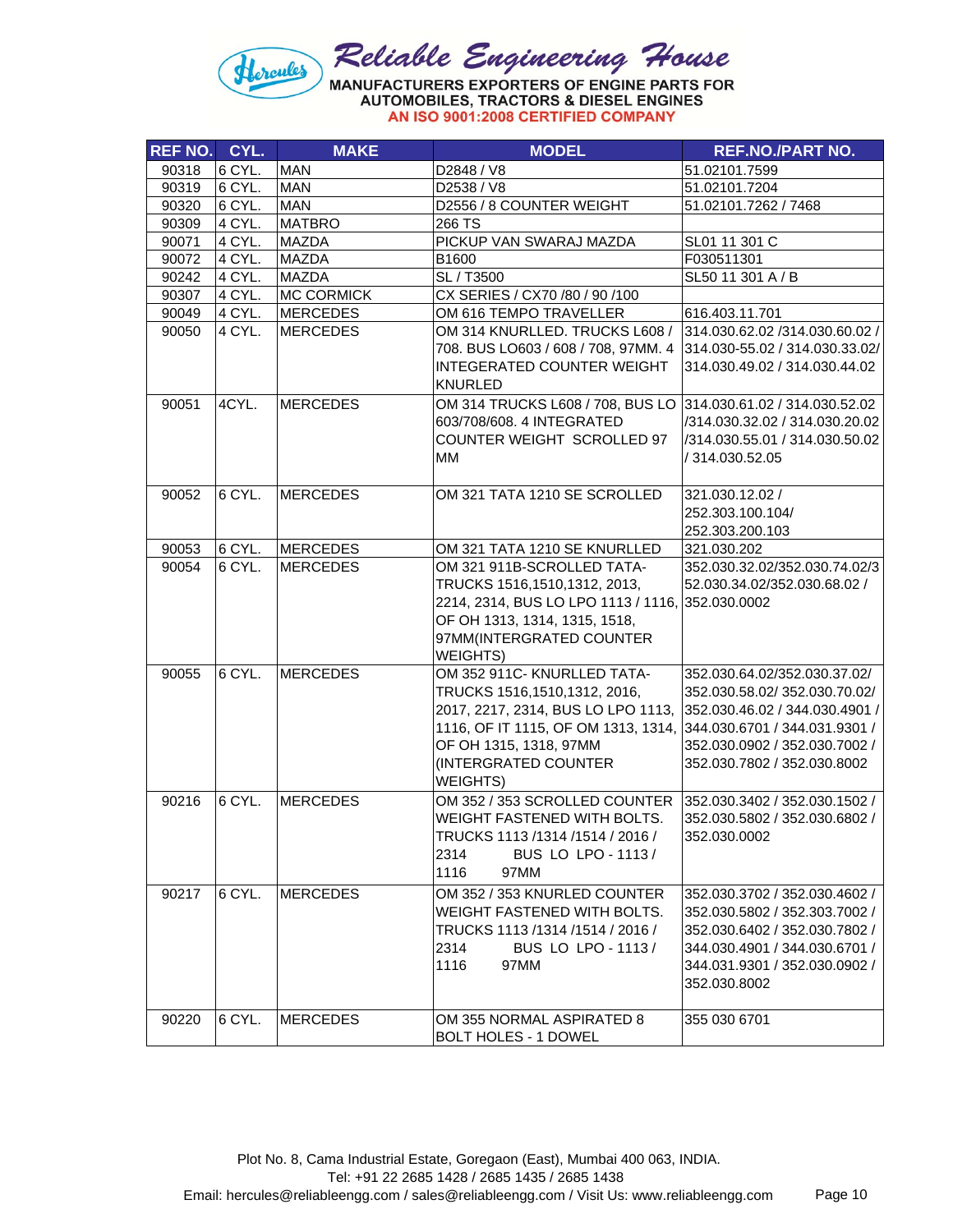

| <b>REF NO.</b> | CYL.   | <b>MAKE</b>     | <b>MODEL</b>                                                                        | <b>REF.NO./PART NO.</b>                       |
|----------------|--------|-----------------|-------------------------------------------------------------------------------------|-----------------------------------------------|
| 90221          | 6 CYL. | <b>MERCEDES</b> | OM 355T NORMAL ASPIRATED 12                                                         | 355 030 6801 / 345 030 1202                   |
|                |        |                 | <b>BOLT HOLES - 1 DOWEL</b>                                                         |                                               |
| 90222          | 6 CYL. | MERCEDES        | OM 355/6 NORMAL ASPIRATED                                                           | 345 030 0702                                  |
| 90056          | 4 CYL. | <b>MERCEDES</b> | OM 364 INTEGRATED COUNTER                                                           | 374.030.0002/364.030.0602/36                  |
|                |        |                 | WEIGHT BUS 610 U/L 709 /L710                                                        | 4.030.1002/364.031.1201/364.                  |
|                |        |                 | /L712 /L912 /L915/ BUS LO 712/812,                                                  | 031.1301 / 364.030.1102 /                     |
|                |        |                 | OF 809/812, LB 814/ LN 914/ OF 1114 364.030.0702 / 364.030.1302                     |                                               |
|                |        |                 | / OF 1214 97.5MM                                                                    |                                               |
| 90057          | 6 CYL. | <b>MERCEDES</b> | OM 366 A/L KNURLLED, 8                                                              | 366.030.0702/366.031.1201/36                  |
|                |        |                 | INTEGRATED COUNTER WEIGHT                                                           | 6.030.1102 / 366.030.1402 /                   |
|                |        |                 | TRUCKS 1214, 1218, 1418, 1618,                                                      | 366.03.1502 / 366.030.1602                    |
|                |        |                 | 1714, 2318, 2418, BUS OF 1115,                                                      |                                               |
|                |        |                 | 1315, 1318, OH 1316, 1721, OH 1319,                                                 |                                               |
|                |        |                 | 1420, 1620                                                                          |                                               |
| 90218          | 6 CYL. | MERCEDES        | OM 366/ A / LA / G / 8 COUNTER                                                      | 366.030.1102 / 366.030.0702 /                 |
|                |        |                 | WEIGHTS FASTENED WITH BOLTS,                                                        | 366.030.1402 / 366.030.1502 /                 |
|                |        |                 | TRUCK - 1214 / 1418 / 1615 / 1723 /                                                 | 366.030.1602                                  |
|                |        |                 | 2314 / 2420<br>BUS - OF 113 /                                                       |                                               |
|                |        |                 | 1115 / 1318<br>97.5MM                                                               |                                               |
| 90219          | 6 CYL. | MERCEDES        | OM 366/A / LA / G 12 INTEGRATED                                                     | 366.030.1602 / 366.030.1502 /                 |
|                |        |                 | <b>COUNTER WEIGHTS</b>                                                              | 366.030.1402 / 366.030.0602                   |
| 90223          | 8 CYL. | MERCEDES        | OM 442 A / LA / VS (MOTOR N°                                                        | 442 030 0801 / 442 030 0301 /                 |
|                |        |                 | 470879>)                                                                            | 442 030 0901 / 442 030 0401                   |
| 90224          | 8 CYL. | MERCEDES        | OM 422 A/LA / V8 (MOTOR                                                             | 422 030 4401 / 422 030 3701 /                 |
|                |        |                 | $N^{\circ} > 470878$                                                                | 422 030 4301                                  |
| 90225          | 6 CYL. | MERCEDES        | OM 401 LA / V-6 EURO 1                                                              | 401 030 1901 / 401 030 2501 /                 |
|                |        |                 |                                                                                     | 401 030 1501 / 401 030 2101 /                 |
|                |        |                 |                                                                                     | 401 030 2301                                  |
| 90226          | 6 CYL. | MERCEDES        | OM 447 / H / A / HA/ LA / 8 COUNTER 447 030 0701 / 477 030 0801 /<br><b>WEIGHTS</b> |                                               |
|                |        |                 |                                                                                     | 447 030 0901 / 447 030 2401 /<br>447 030 0201 |
| 90227          | 4 CYL. | <b>MERCEDES</b> | SPRINTER 651 / V 8 ACTOS                                                            | 651 030 1201 / 651 030 0401 /                 |
|                |        |                 |                                                                                     | 651 030 0701 / 651 030 2501                   |
| 90228          | 4 CYL. | MERCEDES        | OM 611 / DE 22 / V-8 SPRINTER /                                                     | 611 031 0201 / 611 031 0501 /                 |
|                |        |                 | <b>VITO</b>                                                                         | 611 031 0001                                  |
| 90229          | 6 CYL. | MERCEDES        | OM 407 / A / 4 COUNTER WEIGHTS                                                      | 407 030 2101 / 407 030 1601                   |
| 90230          | 6 CYL. | <b>MERCEDES</b> | OM 447 H / A/ HA / LA /                                                             | OM 427 447 030 0701 / 447 030 0801 /          |
|                |        |                 | H / A /HA /LA / $OM 407 / A / 8   477 030 0901 / 407 030 2401 /$                    |                                               |
|                |        |                 | <b>COUNTER WEIGHT</b>                                                               | 496 030 0201                                  |
| 90231          | 8 CYL. | MERCEDES        | OM 402 / V-8                                                                        | 402 030 2301                                  |
| 90232          | 8 CYL. | <b>MERCEDES</b> | OM 402 LA / V-8 TURBO                                                               | 402 030 3201 / 402 030 2901 /                 |
|                |        |                 |                                                                                     | 402 030 3001                                  |
| 90233          | 6 CYL. | <b>MERCEDES</b> | OM 457 LA / HLA / OM 458 / 8                                                        | 457 030 0201 / 457 031 0001 /                 |
|                |        |                 | <b>INTEGRATED COUNTER WEIGHT</b>                                                    | 496 030 0001 / 466 030 0501                   |
|                |        |                 | AXOR / OM 447 / OM 457                                                              |                                               |
|                |        |                 | TRUCK ATRON 1635 / AXOR 1933 /                                                      |                                               |
|                |        |                 | 2036 /2041 / 2533 / 2831 / 4144 / L                                                 |                                               |
|                |        |                 | 2635 / LS 1634 / 1941 BUS - 500 -                                                   |                                               |
|                |        |                 | STROKE 155MM<br>MA - AU                                                             |                                               |
| 90234          |        | 6 CYL. MERCEDES | OM 457 / 94 MM CRANKPIN                                                             | 457 030 0401                                  |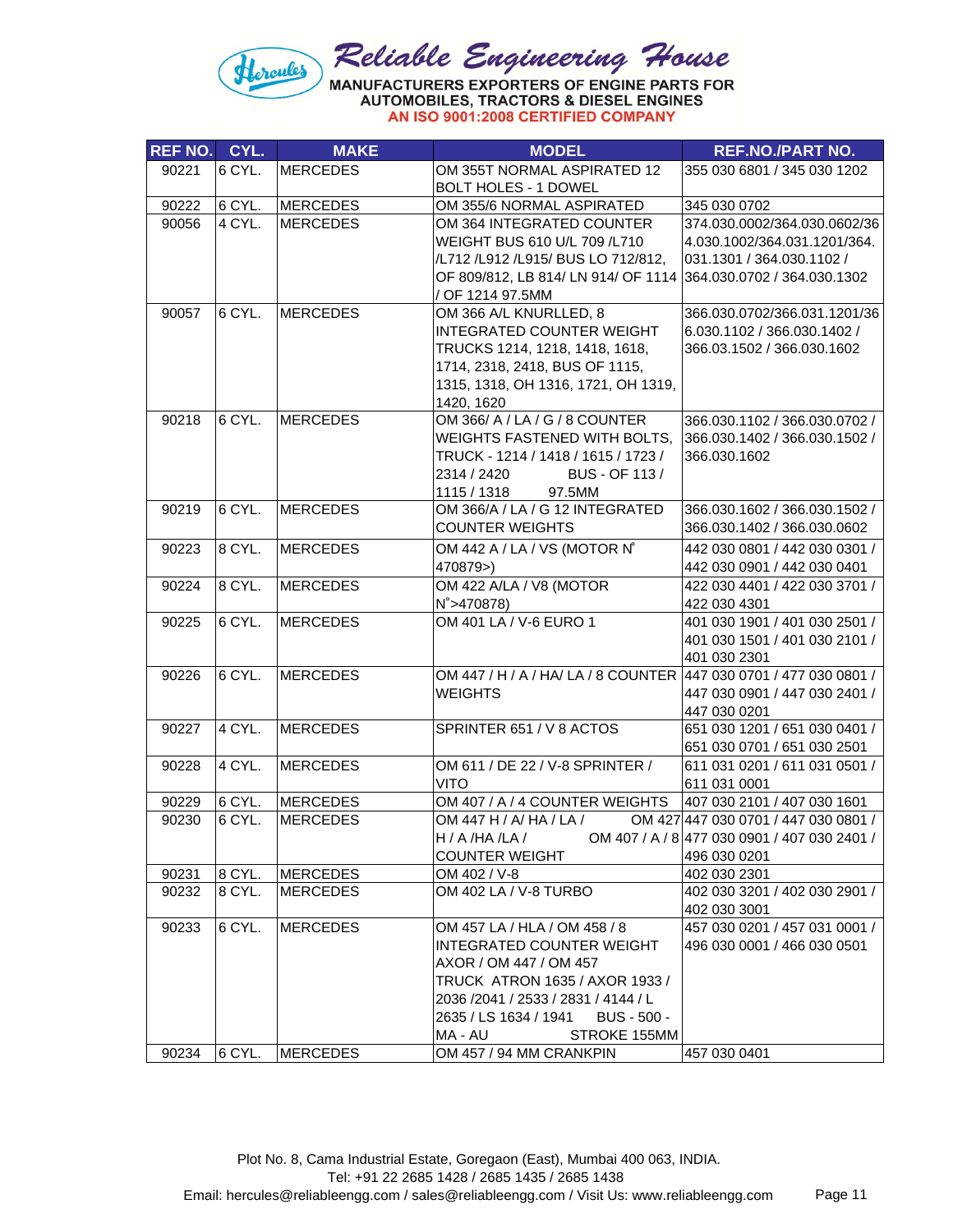

| <b>REF NO.</b> | CYL.   | <b>MAKE</b>       | <b>MODEL</b>                                            | <b>REF.NO./PART NO.</b>       |
|----------------|--------|-------------------|---------------------------------------------------------|-------------------------------|
| 90235          |        | 10 CYL. MERCEDES  | OM 403 / V - 10                                         | 403 030 3001                  |
| 90236          |        | 10 CYL. IMERCEDES | OM 423/443 / A / LA / V - 10                            | 423 030 1501 / 423 030 3401 / |
|                |        |                   |                                                         | 423 030 3301                  |
| 90064          | 4 CYL. | <b>MITSUBISHI</b> | COLT T-120 M- 111 JAPAN                                 |                               |
| 90065          | 4 CYL. | <b>MITSUBISHI</b> | CANTER M111 / 3.3L, 4D31/4D32,                          | ME013667 / 11-220 /           |
|                |        |                   | CANTER FE 444, FE 304, FB 211, FE                       | ME013668 (6 HOLES)            |
|                |        |                   | <b>TURBO DIESEL TRUCK</b>                               |                               |
| 90124          | 1 CYL  | <b>MITSUBISHI</b> | <b>NM75</b>                                             |                               |
| 90125          | 1 CYL  | <b>MITSUBISHI</b> | <b>NM 90</b>                                            |                               |
| 90140          | 1 CYL  | <b>MITSUBISHI</b> | NM-45, NM-55                                            |                               |
| 90239          | 4 CYL. | <b>MITSUBISHI</b> | T-120M-111 JAPAN                                        | ME013667 / MEO13668           |
|                |        |                   |                                                         | (6 HOLES)                     |
| 90240          | 4 CYL. | <b>MITSUBISHI</b> | 2.5L / 4D 55 / L- 300 (OLD MODEL)                       | MD102601                      |
|                |        |                   | PAJERO / L200 / L400                                    |                               |
| 90241          | 4 CYL. | <b>MITSUBISHI</b> | 4D56 / L-300 / 2.5 NEW MODEL                            | MD374408 / MD374409           |
| 90005          | 4 CYL. | <b>MORRIS</b>     | AMBASSADOR OXFORD O.H.V.                                | IH 753                        |
|                |        |                   | <b>PETROL</b>                                           |                               |
| 90073          | 4 CYL. | <b>NISSAN</b>     | J18                                                     |                               |
| 90074          | 4 CYL. | <b>NISSAN</b>     | E16                                                     |                               |
| 90274          | 4 CYL. | <b>NISSAN</b>     | SD25 / 2.5L / ALLWYN NISSAN / 720                       | 12200V1301                    |
|                |        |                   | DELUXE / PICKUP                                         |                               |
| 90076          | 3 CYL. | <b>PERKINS</b>    | 3.152/D3.152 KEYED NOSE ROPE                            | 31312419/31312436/31312441    |
|                |        |                   | SEAL MF 35,135,148,254 /                                | 84402/026005MI/ZZ90116/       |
|                |        |                   | A3,152, AD3.152 / MF INDUSTRIAL                         | ZZ90084/U5BG0031/3637454      |
|                |        |                   | 20B, 20D, 20E, 30E, 30H, 40 / MF                        | M91/ZZ90148/736485MI /        |
|                |        |                   | LANDINI C4500, R-DT5500                                 | 736532M91 / 84402 /           |
|                |        |                   |                                                         | 31312441 / SD260034 /         |
|                |        |                   |                                                         | 31312700                      |
| 90160          | 3 CYL. | <b>PERKINS</b>    | 3.152 / D3.152 ROPE SEAL WITH                           | ZZ90148 / ZZ90116 /           |
|                |        |                   | COUNTER WEIGHT, GEAR,                                   | 3638309M91 / 84402            |
|                |        |                   | <b>WASHERS &amp; SCREW</b>                              |                               |
| 90077          | 3 CYL. | <b>PERKINS</b>    | 3.152 SPLINED NOSE ROPE SEAL                            | 84399 / 31312437              |
| 90161          | 3 CYL. | <b>PERKINS</b>    | 3.152 KEYED NOSE LIP SEAL WITH                          |                               |
|                |        |                   | COUNTER WEIGHT, GEAR,                                   |                               |
|                |        |                   | <b>WASHERS &amp; SCREW</b>                              |                               |
| 90078          | 3 CYL. | <b>PERKINS</b>    | 3.152/D3.152 KEYED NOSE LIP SEAL 31312701 / 31312707 /  |                               |
|                |        |                   | MF 35,148,254,230,240,250,254S, 255 94458,94464/026053M |                               |
|                |        |                   | ,550 / MF INDUSTRIAL                                    | /ZZ90078 / U5BG0027 /         |
|                |        |                   | 20B, 20D, 20E, 20F, 30E, 30H, 40 / MF                   | 3637410M91 / ZZ90150 /        |
|                |        |                   | LANDINI C4500, R-DT5500                                 | 94154MI / 31315135 / ZZ90122  |
|                |        |                   |                                                         | / 637399M91                   |
| 90079          | 3 CYL. | <b>PERKINS</b>    | 3.152 SPLINED NOSE LIP SEAL                             | 31312702 / 31312704 / 94463 / |
|                |        |                   |                                                         | 94459 / ZZ90117               |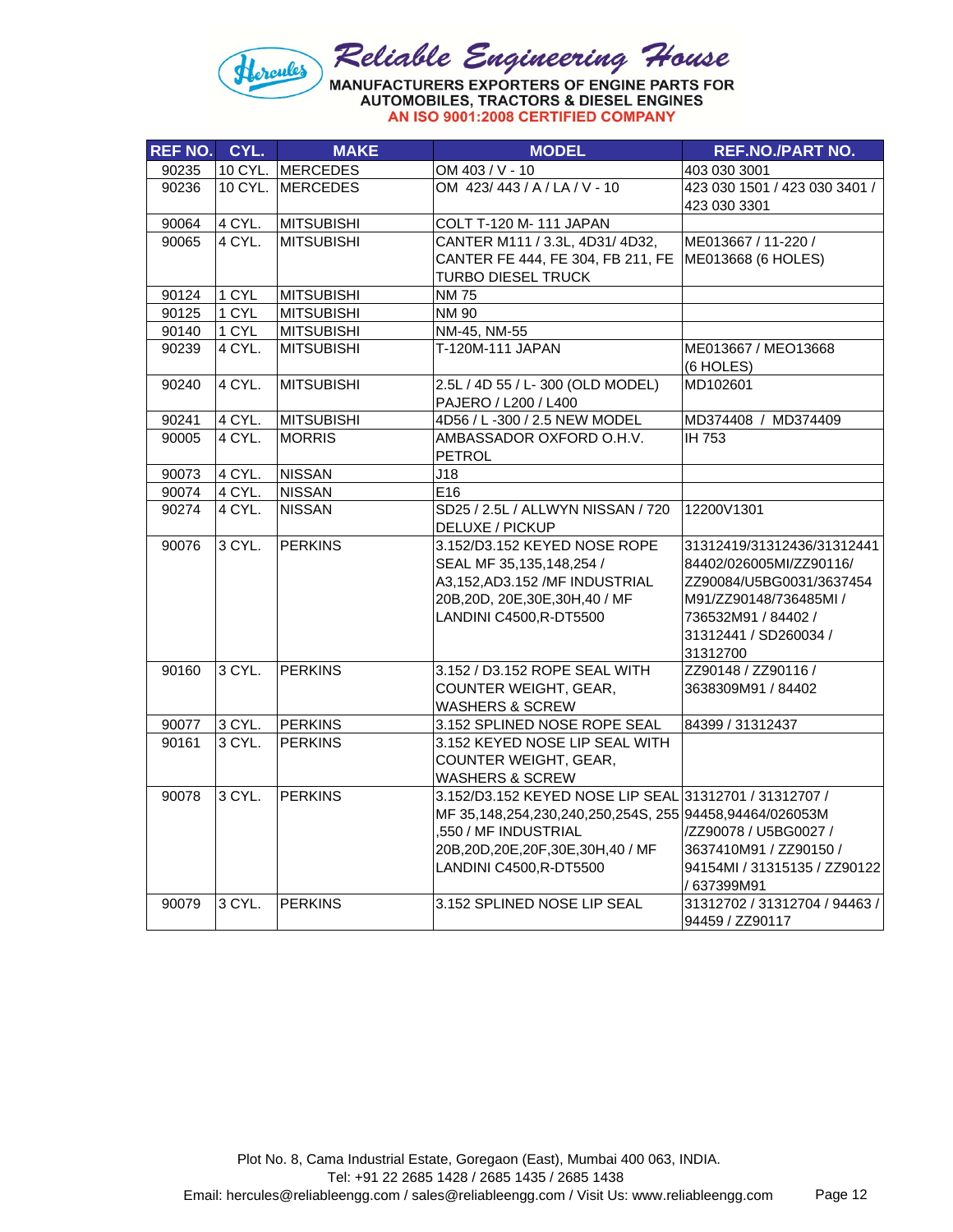

| <b>REF NO.</b> | CYL.  | <b>MAKE</b>    | <b>MODEL</b>                                                                                                                                                                                                                                                                                                                                                                                    | <b>REF.NO./PART NO.</b>                                                                                                                                                                                                                                               |
|----------------|-------|----------------|-------------------------------------------------------------------------------------------------------------------------------------------------------------------------------------------------------------------------------------------------------------------------------------------------------------------------------------------------------------------------------------------------|-----------------------------------------------------------------------------------------------------------------------------------------------------------------------------------------------------------------------------------------------------------------------|
| 90080          | 4 CYL | <b>PERKINS</b> | 4.203/D4.203 KEYED NOSE ROPE<br>SEAL<br>MF 65,165,765, PERKINS<br>A4,192,A4,203,AD 4.203 / MF<br><b>INDUSTRIAL 50 / MF LANDINI R-</b><br>DT6000 200 SERIES 100 SERIES,                                                                                                                                                                                                                          | 31315138 / 31315145 /<br>31315148 / 31315167 /<br>31315184 / 84407 / 85811 /<br>92484/92485 / 026008M1 /<br>742742M91 / ZZ90121 /<br>UBG0017 / 3638473M91 /<br>31315135 / 85811 / U5BG0028<br>/ 3637399M91 / ZZ900201 /<br>84440 / 31315174 /<br>367752M91 / 73709M91 |
| 90081          | 4 CYL | <b>PERKINS</b> | 4.203/D4.203 SPLINED NOSE ROPE<br>SEAL                                                                                                                                                                                                                                                                                                                                                          |                                                                                                                                                                                                                                                                       |
| 90082          | 4 CYL | <b>PERKINS</b> | 4.203/D/A4.203 KEYED NOSE LIP<br>SEAL<br>MF 65,158,165,765 / MF<br><b>INDUSTRIAL 50 / MF LANDINI R-</b><br>DT6000                                                                                                                                                                                                                                                                               | 31315184 / 026032M1 / 26033<br>/ ZZ90111 / 26032 /<br>742344M91/94455 / 94441 /<br>31315182 / 94454 / 026033 /<br>3637458M91 / 31315661                                                                                                                               |
| 90083          | 4 CYL | <b>PERKINS</b> | 4.203/D4.203 SPLINED NOSE LIP<br><b>SEAL</b>                                                                                                                                                                                                                                                                                                                                                    | 31315181 / 026032M1 / 94441<br>/ 94454 / 94455 / 31315182 /<br>31315184 / 742344M91 /<br>ZZ90111                                                                                                                                                                      |
| 90084          | 4 CYL | <b>PERKINS</b> | 4.236/4.248 SPLINED NOSE/ ROPE<br>SEAL (HEAVY WEIGHT)<br>MF178,185,188,194-F,285, 294S-<br>4S,393,397/MF INDUSTRIAL<br>50E/EX.60H, 60H "S" SERIES / MF<br>LANDINI R-DT8500, C7800, C7830                                                                                                                                                                                                        | 94434 / 7340893M1<br>/31315911/31315912 / 85721/<br>84422 / ZZ90093 / U5BG0054 /<br>3637789M91 / 31315933 /<br>730863M1 / 84421 / 31315851<br>/ 68050 / 736829M91 /<br>3639541M1 / 85821 /<br>U5BG0053 / ZZ90108                                                      |
| 90085          | 4 CYL | <b>PERKINS</b> | 4.248 SPLINED NOSE/LIP SEAL<br>(HEAVY WEIGHT)<br>MF 265,274,274S,274SK,275,285,<br>285,284S4-S,365,373,375,377,383,<br>387,565,575,675,3050194-<br>F,285,294S4S,393,397,178,185,188<br>MF-LANDINI R-DT6550, C6830, R-<br>DT7550,R-DT7530F<br>MF-LANDINI R-DT8500<br>A4.236,A4.248,4.284<br>МF<br>COMBINES 440 /MF INDUSTRIAL<br>50,50B,50E/EX,50H/HX 'S' SERIES,<br>50E/EX, 60H, 60H 'S' SERIES | 31315981/31315982/<br>31315991 / 94435 / 94436 /<br>ZZ90082 / ZZ90081 /<br>U5BG0024 / 3637401M91 /<br>ZZ90143 / 741747ML                                                                                                                                              |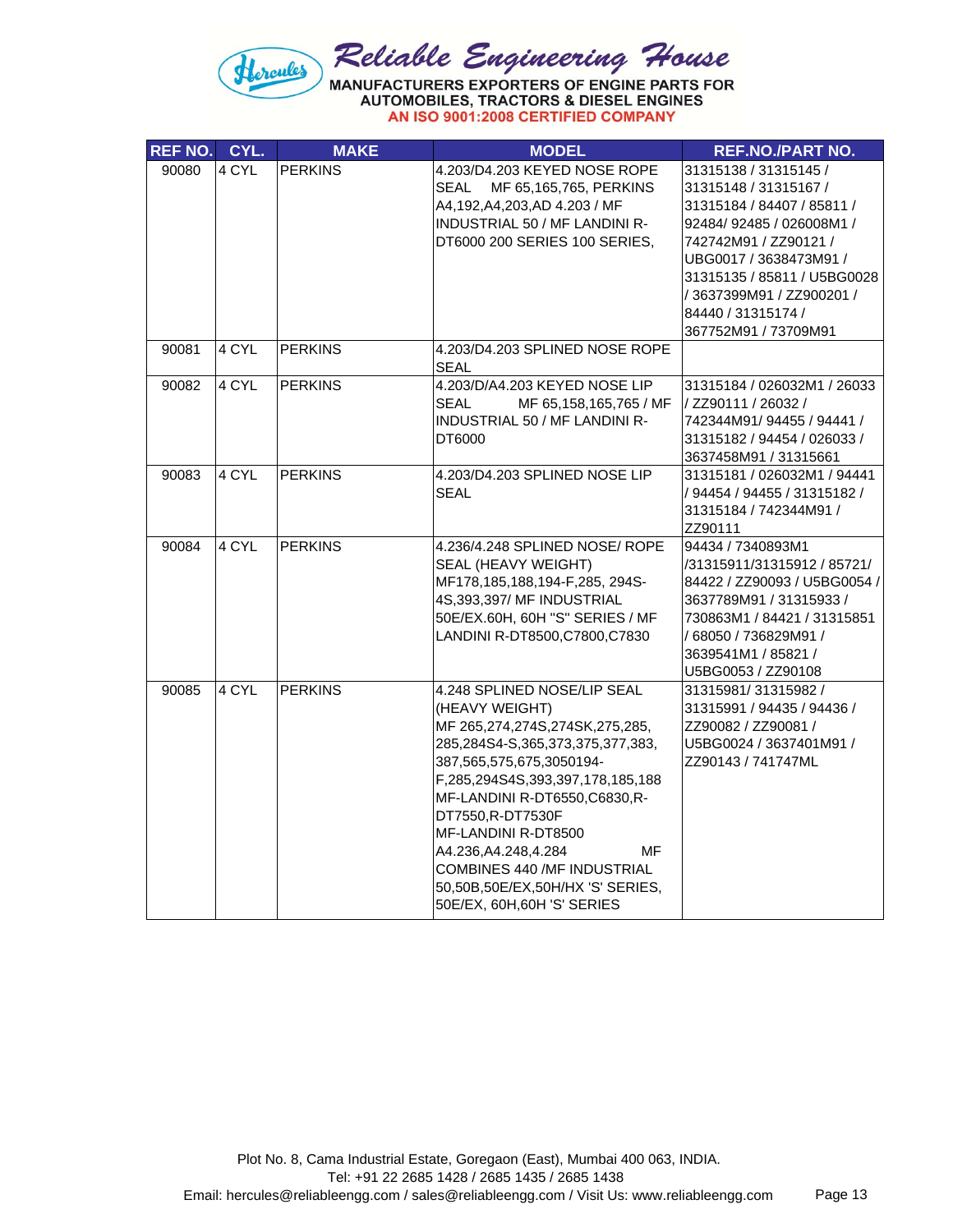

| <b>REF NO.</b> | CYL.   | <b>MAKE</b>    | <b>MODEL</b>                                    | <b>REF.NO./PART NO.</b>        |
|----------------|--------|----------------|-------------------------------------------------|--------------------------------|
| 90086          | 4 CYL  | <b>PERKINS</b> | 4.236 SPLINED NOSE/ ROPE SEAL                   | 31315881 / 31315884 /          |
|                |        |                | (LIGHT WEIGHT) MF 1 68,                         | 31315601/31315663/3135851      |
|                |        |                | 175,265,274S,274SK,275,285,284-                 | /84421 / 84422 / 68050 /       |
|                |        |                | 4S, 365, 373, 375, 383, 387, 565, 575,          | 68609 / ZZ90108 / 31315911 /   |
|                |        |                | 675, 3050                                       | 31315912 / 85721 /             |
|                |        |                | MF-LANDINI R-DT7500, R-                         | 736829M91 / 84421 / ZZ90093    |
|                |        |                | DT6550, D6830, R-DT7530F /                      | / 3637789M91                   |
|                |        |                | PERKINS 4.236 / MF-COMBINES 440                 |                                |
|                |        |                | / MF-INDUSTRIAL                                 |                                |
|                |        |                | 50,50B,50E/EX,50H/HX,50H/HX 'S'                 |                                |
|                |        |                | SERIES, 1004/1004.4/1004T/1004.4T               |                                |
| 90087          | 4 CYL  | <b>PERKINS</b> | SPLINED NOSE/ROPE SEAL                          | U5BG0026 / 31315664            |
|                |        |                | THREE HOLES FOR PULLEY                          |                                |
|                |        |                | FITTING ON NOSE                                 |                                |
| 90088          | 4 CYL  | <b>PERKINS</b> | 4.236 SPLINED NOSE / LIP SEAL                   | 31315831/31315631 /            |
|                |        |                | (LIGHT WEIGHT) MF 168, 175                      | 31315641/31315664 / 85821/     |
|                |        |                | MF LANDINI R-DT7500                             | 94433 / 94434 / 26042 / 26046/ |
|                |        |                |                                                 | U5BG0052 / ZZ90122 /           |
|                |        |                |                                                 | ZZ90082 / 736829M91 /          |
|                |        |                |                                                 | 741750M1 / 31315871 /          |
|                |        |                |                                                 | 31315881 / 736829M91 /         |
|                |        |                |                                                 | 31315881                       |
| 90162          | 4 CYL. | <b>PERKINS</b> | 4.236 / 4.248 (HEAVY WEIGHT)                    | ZZ90202 / ZZ90081 /            |
|                |        |                | SPLINED NOSE LIP SEAL FLANGE :                  | 364040M91 / 3665768M2          |
| 90163          | 4 CYL. | <b>PERKINS</b> | 12 HOLES<br>4.236 / 4.248 / 100.4 / PHASER 1004 |                                |
|                |        |                | (LIGHT WEIGHT) SPLINED NOSE LIP                 |                                |
|                |        |                | SEAL 3 HOLES FOR PULLEY                         |                                |
|                |        |                | <b>FITTING</b>                                  |                                |
| 90164          | 4 CYL. | <b>PERKINS</b> | 1004 PHASER SERIES (LIGHT                       | ZZ90119 / ZZ90202              |
|                |        |                | WEIGHT) SPLINED NOSE LIP SEAL 3                 |                                |
|                |        |                | HOLES FOR PULLEY FITTING LONG                   |                                |
|                |        |                | <b>NOSE</b>                                     |                                |
| 90089          | 4 CYL  | <b>PERKINS</b> | 4.212/D4.212 KEYED NOSE/ ROPE                   | 85719 / ZZ90100 / ZZ90076 /    |
|                |        |                | <b>SEAL</b>                                     | 3637457M91 / 737189M91         |
| 90090          | 4 CYL  | <b>PERKINS</b> | 4.212/D4.212 KEYED (SPLINED)                    | 94430 / ZZ90077 /              |
|                |        |                | NOSE/LIP SEAL                                   | 3637453M91 / 742873M91         |
| 90091          | 6 CYL  | <b>PERKINS</b> | 6.305 KEYED NOSE/ ROPE SEAL                     | 31323146 / 84433 / 026020N     |
| 90165          | 6 CYL. | <b>PERKINS</b> | 6.305 KEYED NOSE LIP SEAL                       |                                |
| 90092          | 6 CYL  | <b>PERKINS</b> | 6.354-4 KEYED NOSE/ ROPE SEAL                   | U5BG0037 / ZZ90113 /           |
|                |        |                | MF399,699,1014,1114,1134,1250,                  | 3637408M91                     |
|                |        |                | 2620,2640,2645,2680,2685,2720,2725              |                                |
|                |        |                | ,3080,3090,3650 / MF-COMBINES                   |                                |
|                |        |                | 24,27,2929XP,31,530,535,560,                    |                                |
|                |        |                | 565,620,625,660,665,750,800,805,                |                                |
|                |        |                | 825 / MF-LANDINI R-DT1000, R-                   |                                |
|                |        |                | DT100005,R-DT12500,R-DT100005,R-                |                                |
|                |        |                | DT12500,R-DT13000,MKII,R-DT14500                |                                |
|                |        |                | MKII, R-DT14500 MKII                            |                                |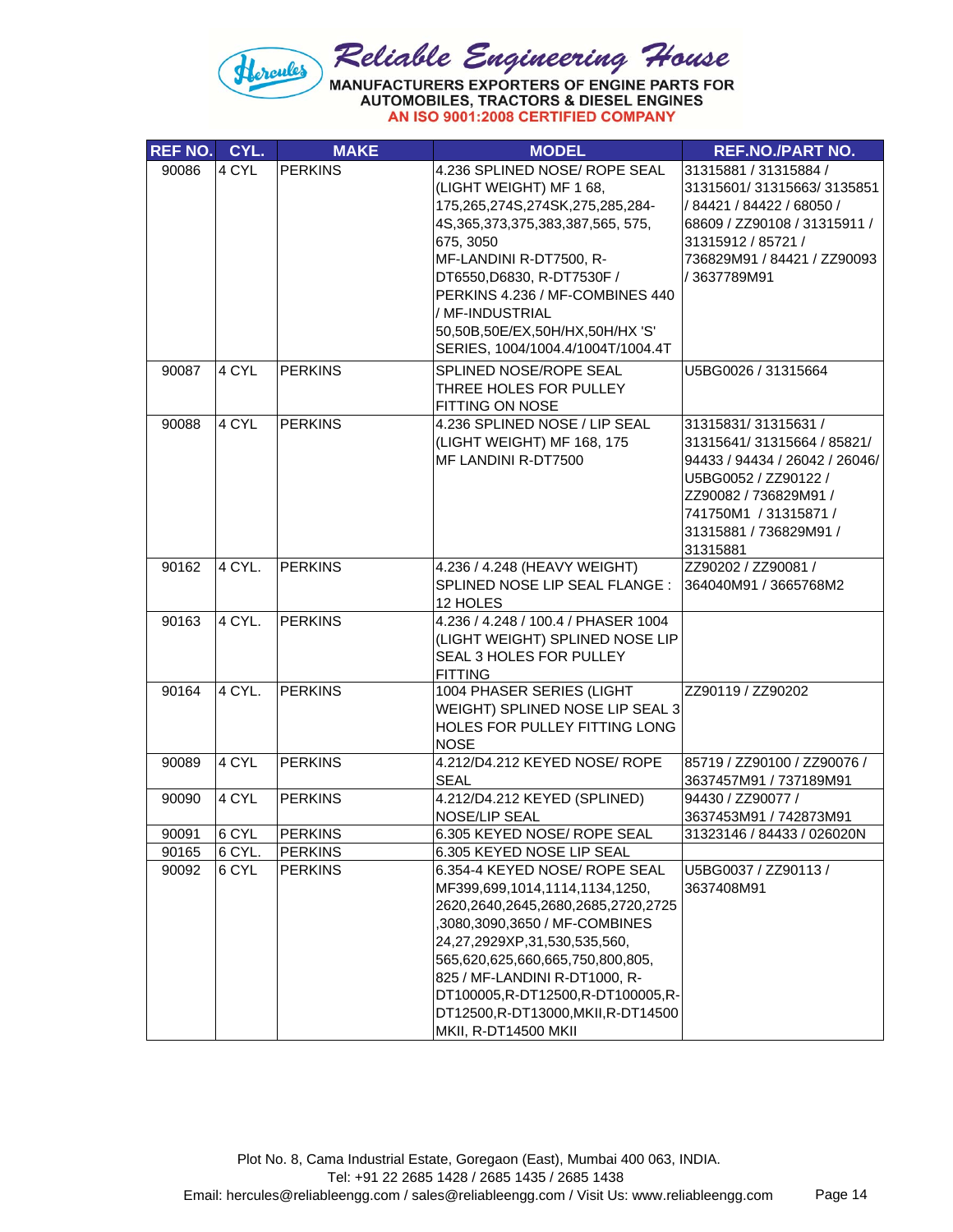

| <b>REF NO.</b> | CYL.             | <b>MAKE</b>                      | <b>MODEL</b>                                                                    | <b>REF.NO./PART NO.</b>                        |
|----------------|------------------|----------------------------------|---------------------------------------------------------------------------------|------------------------------------------------|
| 90093          | 6 CYL            | <b>PERKINS</b>                   | 6.354-4 KEY NOSE/ LIP SEAL                                                      | 31314021 / 313111021/ 68076                    |
|                |                  |                                  | MF 2705,3525,3545,3630,3650 / MF                                                | / ZZ90086 / 3637404M91 /                       |
|                |                  |                                  | COMBINES 550, 750, 760, 850, 860                                                | ZZ90113 / 748751M1                             |
|                |                  |                                  | MF LANDINI R-DT14500 / A6.354.4,                                                |                                                |
|                |                  |                                  | T6.354.4                                                                        |                                                |
| 90094          | 6 CYL            | <b>PERKINS</b>                   | 6.354-4, 1006/1006T, PHASER                                                     | U5BG0035 / 313H021 /                           |
|                |                  |                                  | SERIES, KEYED NOSE/LIP SEAL (3                                                  | 3637019M91 / 3131H024                          |
| 90095          | 6 CYL            | <b>PERKINS</b>                   | HOLES FOR PULLEY FITTING)<br>6.354-4 NITRADED KEYED NOSE/LIP 3131H022 / ZZ90105 |                                                |
|                |                  |                                  | <b>SEAL</b>                                                                     |                                                |
| 90096          | 6 CYL            | <b>PERKINS</b>                   | 6.354-2 SPLINED NOSE/ ROPE SEAL 31322361/31322316 /                             |                                                |
|                |                  |                                  | MF 1100,1014,1200 / MFCOMBINES                                                  | 31322317 / 31322363 /                          |
|                |                  |                                  | 500,510,515,520,525,620,/ MF                                                    | 31322364 / 68063 / ZZ90089                     |
|                |                  |                                  | LANDINI R- DT9500, R-DT /                                                       | /U5BG0045 / 742150M1 /                         |
|                |                  |                                  | A6.354.1, A6.354.2, A6.372, A6.372.1                                            | 736902M1 / 31325016 /                          |
|                |                  |                                  |                                                                                 | 31325019 / 31322302 /                          |
|                |                  |                                  |                                                                                 | 31325022 / 31322321 /                          |
|                |                  |                                  |                                                                                 | 31325023 / 31322322 /                          |
|                |                  |                                  |                                                                                 | 31325025 / 31322351 /<br>31325028 / 31322421 / |
|                |                  |                                  |                                                                                 | 31325036 / 31323202 /                          |
|                |                  |                                  |                                                                                 | 31325042 / 31323207 /                          |
|                |                  |                                  |                                                                                 | 31323251 / 85727                               |
| 90097          | 6 CYL            | <b>PERKINS</b>                   | 6.354-2 SPLINED NOSE / LIP SEAL                                                 | 31323261/31323262 / 94468 /                    |
|                |                  |                                  | MF 1100,1014,1200 / MF                                                          | 94460 / 94443 / ZZ90090 /                      |
|                |                  |                                  | COMBINES500,510,515,520,525,                                                    | U5BGOO48 / 742160M1 /                          |
|                |                  |                                  | 620,625 / MF LANDINI R-DT9500, R-                                               | 742161M1                                       |
|                |                  |                                  | DT10000 R-DT100005 /                                                            |                                                |
|                |                  |                                  | A6.354, A6.354, A6.354.2, A6.372,                                               |                                                |
|                |                  |                                  | 6.372.1A6.354.2,A6.372,A6372.1                                                  |                                                |
| 90112          | 1 CYL.           | PETTER                           | PH <sub>1</sub>                                                                 | HJC9, With Driver Gear                         |
| 90113          | 2 CYL.           | <b>PETTER</b>                    | PH <sub>2</sub>                                                                 | HJC9a, With Driver Gear                        |
| 90114          | 1 CYL.           | <b>PETTER</b>                    | AV <sub>1</sub>                                                                 | JC9, Long                                      |
| 90115          | 2 CYL.           | PETTER                           | AV <sub>2</sub>                                                                 | JC9a, Long                                     |
| 90001          | 4 CYL.           | PEUGEOT                          | 404                                                                             |                                                |
| 90002          | 6 CYL            | <b>PEUGEOT</b>                   | 504                                                                             |                                                |
| 90270          | 3 CYL.           | <b>RENAULT</b>                   | 12-14 SERIES / 70-12 SP/ 70-14 SP /                                             |                                                |
|                |                  |                                  | 80 - 14 SP/ 32 - 34 SERIES / CERES                                              |                                                |
|                |                  |                                  | 75 / CERES 75 X / CERES 75 X-4 /                                                |                                                |
|                |                  |                                  | <b>CERES 75-4</b>                                                               |                                                |
| 90042<br>90043 | 4 CYL.<br>4 CYL. | <b>ROMANIA</b><br><b>ROMANIA</b> | <b>UTB 65</b><br><b>UTB 66</b>                                                  | UTB 650 / 10303010<br>UTB 660 / 10303020       |
| 90198          | 4 CYL.           | <b>ROMANIA</b>                   | MTZ-70/UMZ / 70 HP / M - 85,17 / C-                                             | D03-C08-A                                      |
|                |                  |                                  | 75,17 (UNIVERSAL TRACTOR)                                                       |                                                |
| 90199          | 2 CYL.           | <b>ROMANIA</b>                   | T - 25 / M - 12 THREAD /<br>M -                                                 | Z1 - 100501143                                 |
|                |                  |                                  | 14 THREAD (UNIVERSAL TRACTOR)                                                   |                                                |
|                |                  |                                  |                                                                                 |                                                |
| 90200          | 4 CYL.           | <b>ROMANIA</b>                   | T - 40 / INTEGRATED COUNTER                                                     | D - 371005011B                                 |
|                |                  |                                  | WEIGHT (UNIVERSAL TRACTOR)                                                      |                                                |
| 90201          | 4 CYL.           | <b>ROMANIA</b>                   | 80 HP. / D 240 / MTZ - 80                                                       | 240 - 1005020-BI                               |
|                |                  |                                  | (UNIVERSAL TRACTOR)                                                             |                                                |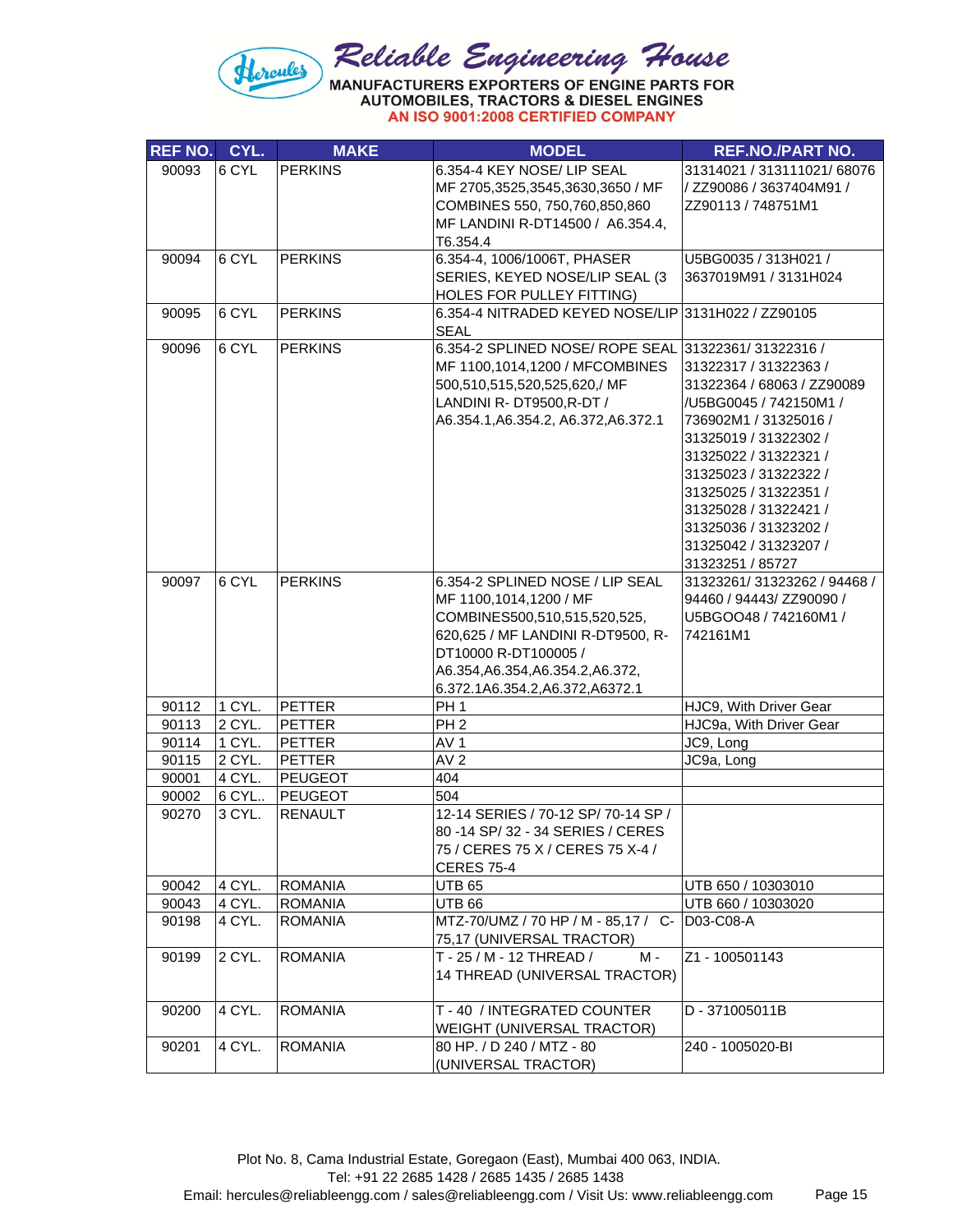

| AN ISO 9001:2008 CERTIFIED COMPANY |  |  |  |  |
|------------------------------------|--|--|--|--|
|------------------------------------|--|--|--|--|

| REF NO. CYL. |        | <b>MAKE</b>         | <b>MODEL</b>                                                                | <b>REF.NO./PART NO.</b>             |
|--------------|--------|---------------------|-----------------------------------------------------------------------------|-------------------------------------|
| 90202        | 4 CYL. | <b>ROMANIA</b>      | SMD-20 / JUMS 6M / SMD-20 / DT- Z0-04 C9                                    |                                     |
|              |        |                     | 75 JOBS01 / RUSSIAN, UKRAINE                                                |                                     |
|              |        |                     | (UNIVERSAL TRACTOR)                                                         |                                     |
| 90203        | 3 CYL. | <b>ROMANIA</b>      | 350 / 353 / 445 / 450 / 453 / 500 / 530 / 11503020 / 115030040 /            |                                     |
|              |        |                     | 533 (UNIVERSAL TRACTOR)                                                     | 651878                              |
| 90022        | 2 CYL. | <b>RUSSIAN T-25</b> | (INTERGRATED COUNTER WEIGHT)                                                |                                     |
| 90277        | 4 CYL. | <b>STEYR</b>        | 8073 / 768 / WD 408.40                                                      | 4080020017                          |
| 90278        | 3 CYL. | <b>STEYR</b>        | 8043 / 8053 / WD 308-46.3                                                   | 3080020029                          |
| 90279        | 3 CYL. | <b>STEYR</b>        | 360 KOMPACT                                                                 |                                     |
| 90062        | 4 CYL  | <b>SUZUKI</b>       | SJ-410 / 1000cc / MARUTI GYPSY / 12221-75101 / 1221-75102 /<br>SK 410 CARRY | 12221-15104                         |
| 90063        | 3 CYL. | <b>SUZUKI</b>       | LJ-80 800CC ENGINE                                                          | 12221-73001 / 1221-78401            |
| 90283        | 6 CYL. | <b>TATA</b>         | 1516 / 1612                                                                 |                                     |
| 90284        | 6 CYL. | <b>TATA</b>         | 1510 / 1312                                                                 |                                     |
| 90285        | 6 CYL. | <b>TATA</b>         | 697                                                                         |                                     |
| 90286        | 4 CYL. | <b>TATA</b>         | 609 / 709 / 1109                                                            |                                     |
| 90287        | 4 CYL. | <b>TATA</b>         | 608 / 497                                                                   |                                     |
| 90288        | 6 CYL. | <b>TATA</b>         | 1210 / 692                                                                  |                                     |
| 90289        | 4 CYL. | <b>TATA</b>         | 407                                                                         |                                     |
| 90066        | 4 CYL. | <b>TOYOTA</b>       | 12R                                                                         | 1341131902                          |
| 90067        | 4 CYL. | <b>TOYOTA</b>       | 5R                                                                          | 1341144022                          |
| 90068        | 4 CYL. | TOYOTA              | 2B DIANA/BU 30                                                              | 1340156021                          |
| 90271        | 4 CYL. | <b>TOYOTA</b>       | BANDERIANT 1973 TO 1989 LAND<br><b>CRUISER</b>                              |                                     |
| 90272        | 4 CYL. | <b>TOYOTA</b>       | BANDERIANT 1989 TO 1994 LAND<br><b>CRUISER</b>                              |                                     |
| 90021        | 4 CYL. | <b>URSUS</b>        | 360 (ZETTOR TYPE) 6 HOLES                                                   | 46.40399.0 / 3S-4003                |
| 90009        | 4 CYL. | <b>VOLKSWAGEN</b>   | 1600                                                                        |                                     |
| 90266        | 6 CYL. | VOLKSWAGEN          | TRUCKS - 17 250e/ 24 250e<br>STROKE 120 MM                                  | 25 01052021 / 2T 0105021B           |
| 90259        | 6 CYL. | <b>VOLVO</b>        | TD / THD 100/101/102/                                                       | 1545657 / 467709 / 6888669 /        |
|              |        |                     | TRUCK - N 10 / NL 280/310/340                                               | 819449E / 8966716                   |
|              |        |                     | BUS - B 58 / B 10M / F10 / N10                                              |                                     |
|              |        |                     | STROKE 140MM FLANGE WITH 10                                                 |                                     |
| 90260        | 6 CYL. | VOLVO               | <b>HOLES</b><br>TD 101/102 / 103 / THD 102 /                                |                                     |
|              |        |                     | TRUCK - NL 310/320/340 BUS - B 58 819 44 56 / 812678                        | 812 67 80 / 819 43 04 (OLD)         |
|              |        |                     | / B 10M STROKE 140MM FLANGE                                                 |                                     |
|              |        |                     | WITH 14 HOLES                                                               |                                     |
| 90261        | 6 CYL. | <b>VOLVO</b>        | TD 120 / 121 / 122 / 123                                                    | TRUCK 468617 / 470681 / 688 87 40 / |
|              |        |                     | N/ NL 12 - EDC 360 /420 BUS 12M /                                           | 470681-8                            |
|              |        |                     | F12 / N 12<br>FLANGE WITH 10                                                |                                     |
|              |        |                     | HOLES STROKE 150MM                                                          |                                     |
| 90262        | 6 CYL. | <b>VOLVO</b>        | TD 122 / 123 TRUCK NL 12 360 / 420                                          | 612 55 83 / 819 37 27 / 478676      |
|              |        |                     | EDC BUS 12M F12/ N12 FLANGE                                                 | /8125583                            |
|              |        |                     | WITH 14 HOLES STROKE 150MM                                                  |                                     |
|              |        |                     |                                                                             |                                     |